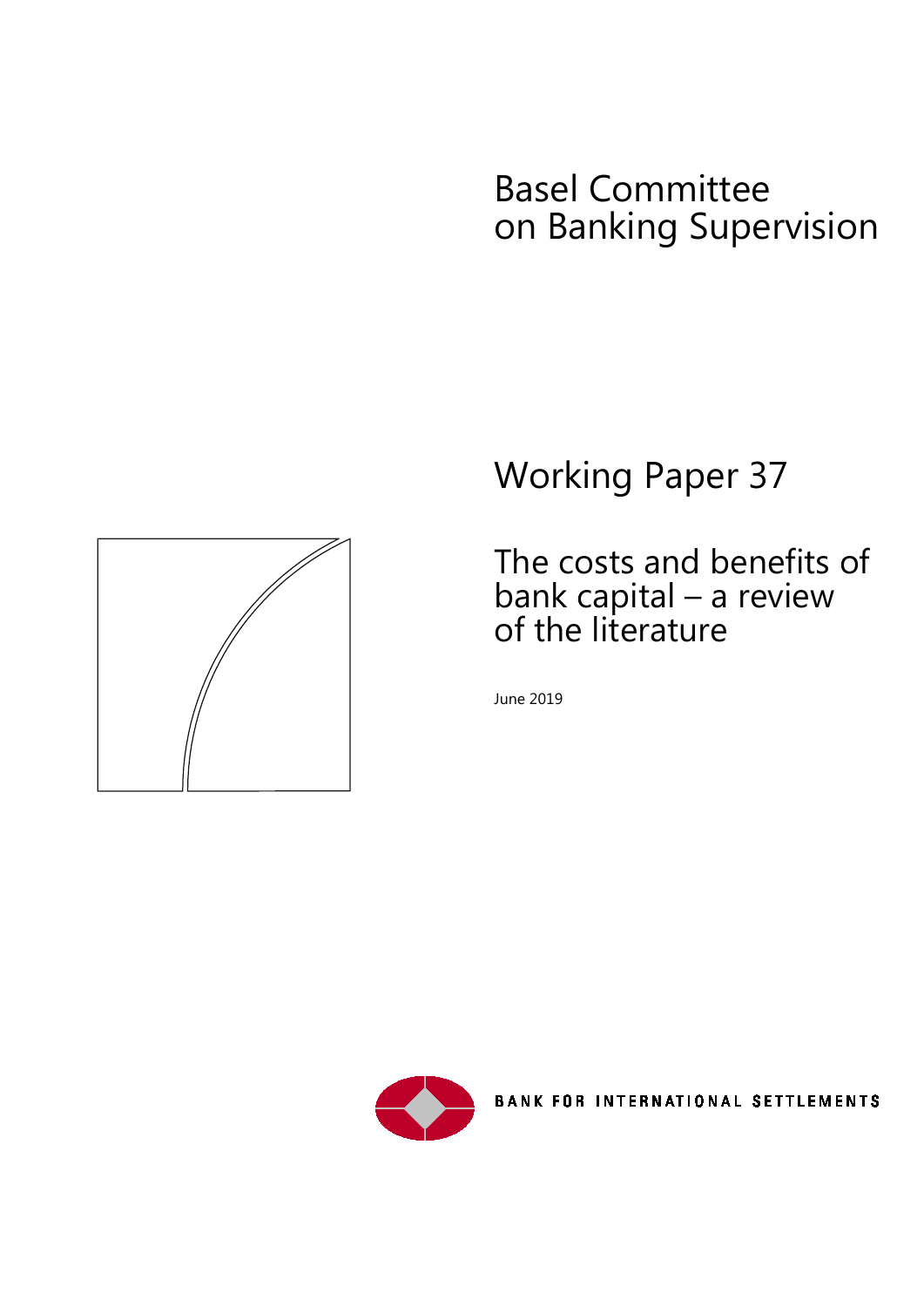The Working Papers of the Basel Committee on Banking Supervision contain analysis carried out by experts of the Basel Committee or its working groups. They may also reflect work carried out by one or more member institutions or by its Secretariat. The subjects of the Working Papers are of topical interest to supervisors and are technical in character. The views expressed in the Working Papers are those of their authors and do not represent the official views of the Basel Committee, its member institutions or the BIS.

This publication is available on the BIS website [\(www.bis.org/bcbs/\)](http://www.bis.org/bcbs/).

Grey underlined text in this publication shows where hyperlinks are available in the electronic version.

*© Bank for International Settlements 2019. All rights reserved. Brief excerpts may be reproduced or translated provided the source is stated.*

ISBN 978-92-9259-263-9 (online)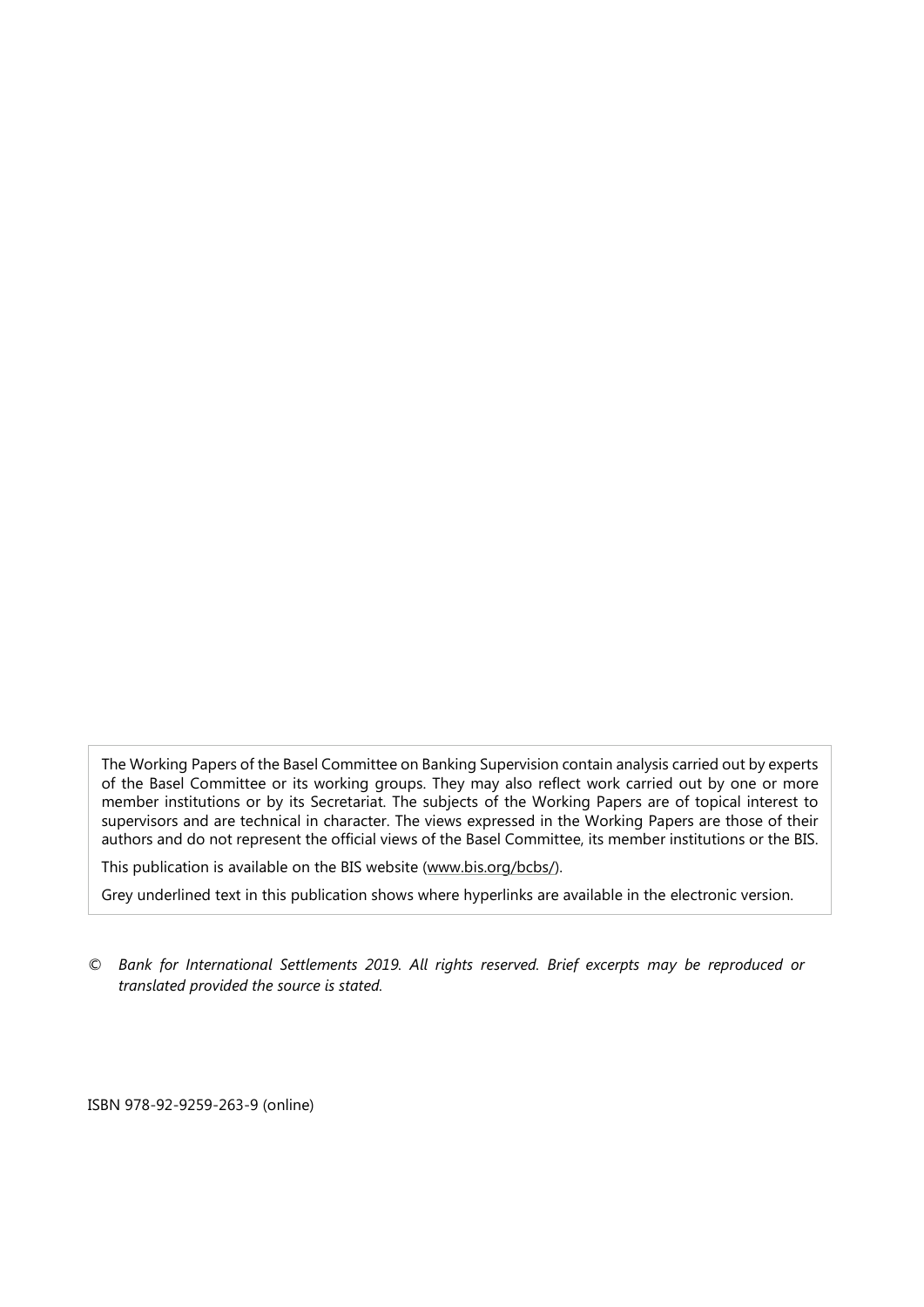#### Contents

| 1. |                                                                             |  |
|----|-----------------------------------------------------------------------------|--|
| 2. | Basel Committee long-term economic impact analysis and subsequent studies 2 |  |
|    |                                                                             |  |
|    |                                                                             |  |
|    |                                                                             |  |
|    |                                                                             |  |
| 3. |                                                                             |  |
| 4. |                                                                             |  |
|    |                                                                             |  |
|    |                                                                             |  |
|    |                                                                             |  |
|    |                                                                             |  |
|    | Annex 2: Relation between marginal benefits and optimal levels of capital29 |  |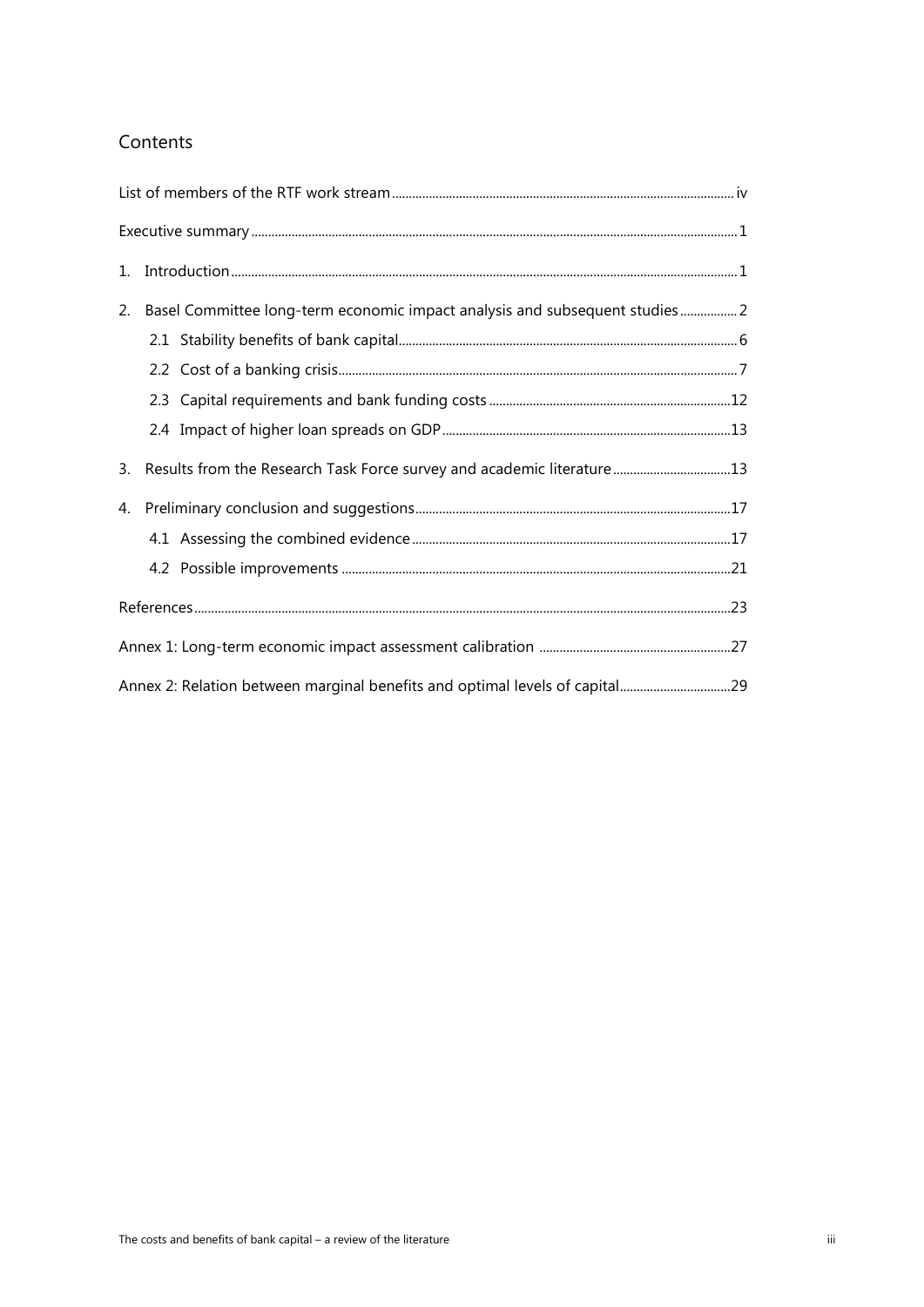# <span id="page-3-0"></span>List of members of the RTF work stream<sup>[1](#page-3-1)</sup>

Co-Chairs Mr Olivier de Bandt, Bank of France Ms Diana Hancock, Board of Governors of the Federal Reserve System

| Argentina            | Mr Matías Gutiérrez Girault                                                    | Central Bank of Argentina                        |
|----------------------|--------------------------------------------------------------------------------|--------------------------------------------------|
| France               | Mr Valerio Scalone                                                             | Bank of France                                   |
| Japan                | Mr Hitoshi Mio                                                                 | Bank of Japan                                    |
| Norway               | Mr Tord Krogh                                                                  | Central Bank of Norway                           |
| United Kingdom       | Mr Michael Straughan<br>Ms Arzu Uluc                                           | Bank of England                                  |
| <b>United States</b> | Mr Simon Firestone<br>Mr Alexander H von Hafften<br>Mr Missaka Warusawitharana | Board of Governors of the Federal Reserve System |
|                      | Mr Don Morgan                                                                  | Federal Reserve Bank of New York                 |
|                      | Mr Ajay Palvia                                                                 | Office of the Comptroller of the Currency        |
|                      | Mr Frédéric Boissay                                                            | <b>Bank for International Settlements</b>        |
| Secretariat          | Mr Martin Birn                                                                 | <b>Bank for International Settlements</b>        |

<span id="page-3-1"></span><sup>1</sup> Comments by other members of the RTF are gratefully acknowledged.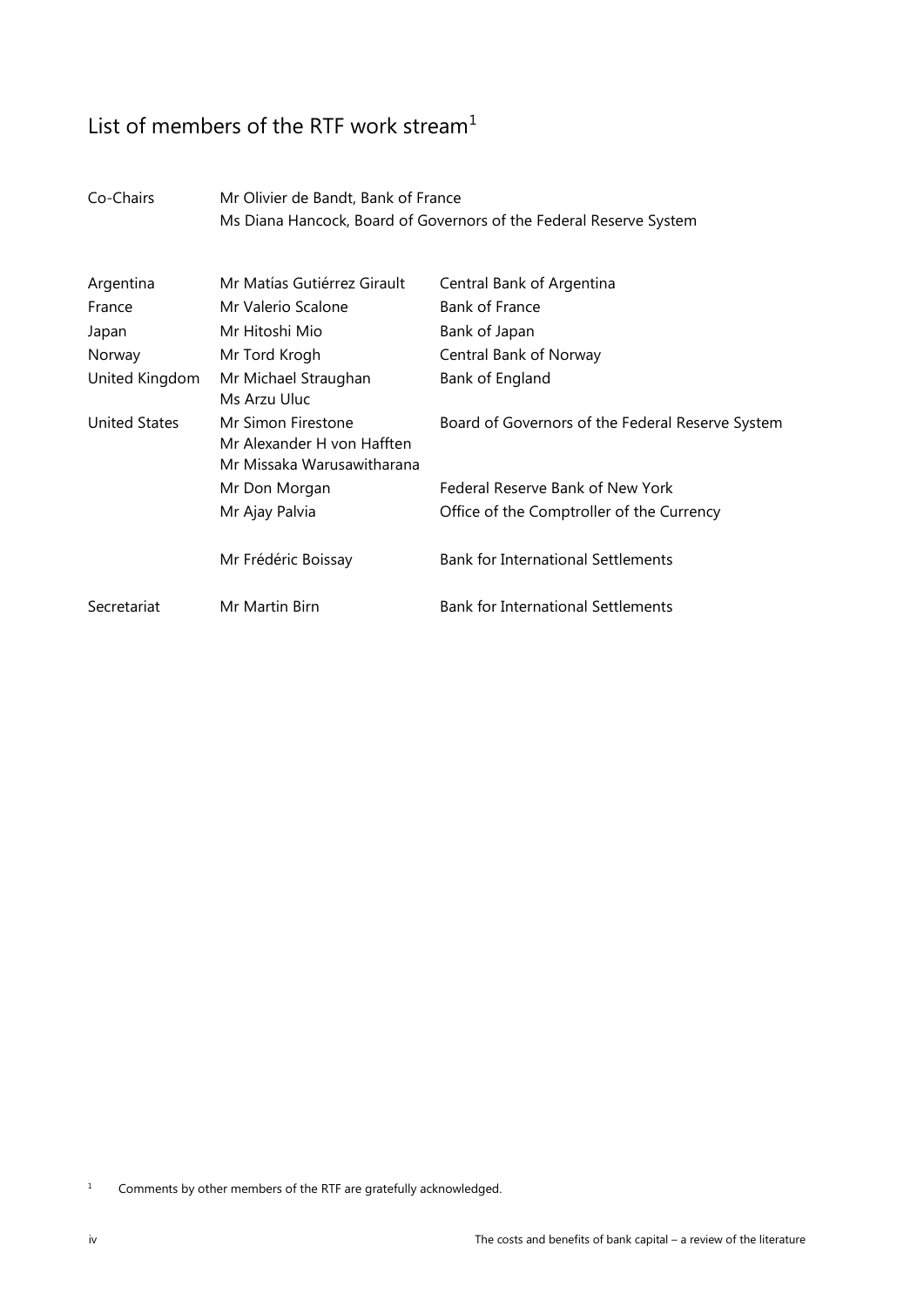### <span id="page-4-0"></span>Executive summary

In 2010, the Basel Committee on Banking Supervision published an assessment of the long-term economic impact (LEI) of stronger capital and liquidity requirements (BCBS (2010)). This paper considers this assessment in light of estimates from later studies of the macroeconomic benefits and costs of higher capital requirements.

Consistent with the Basel Committee's original assessment, this paper finds that the net macroeconomic benefits of capital requirements are positive over a wide range of capital levels. Under certain assumptions, the literature finds that the net benefits of higher capital requirements may have been understated in the original Committee assessment. Put differently, the range of estimates for the theoretically-optimal level of capital requirements – where marginal benefits equal marginal costs – is likely either similar or higher than was originally estimated by the Basel Committee.

The above conclusion is however subject to a number of important considerations. First, estimates of optimal capital are sensitive to a number of assumptions and design choices. For example, the literature differs in judgments made about the permanence of crisis effects as well as assumptions about the efficacy of post crisis reforms – such as liquidity regulations and bank resolution regimes – in reducing the probability and costs of future banking crisis. In some cases, these judgements can offset the upward tendency in the range of optimal capital. Second, differences in (net) benefit estimates can reflect different conditioning assumptions such as starting levels of capital or default thresholds (the capital ratio at which firms are assumed to fail) when estimating the impact of capital in reducing crisis probabilities.<sup>[2](#page-4-2)</sup> Finally, the estimates are based on capital ratios that are measured in different units. For example, some studies provide optimal capital estimates in risk-weighted ratios, others in leverage ratios. And, across the risk-weighted ratio estimates, the definition of capital and risk-weighted assets (RWAs) can also differ (eg tangible common equity (TCE) or Tier 1 or common equity tier 1 (CET1) capital; Basel II RWAs vs Basel III measures of RWAs). A full standardisation of the different estimates across studies to allow for all of these considerations is not possible on the basis of the information available and lies beyond the scope of this paper.

This paper also suggests a set of issues which warrant further monitoring and research. This includes the link between capital and the cost and probability of crises, accounting for the effects of liquidity regulations, resolution regimes and counter-cyclical capital buffers, and the impact of regulation on loan quantities.

# <span id="page-4-1"></span>1. Introduction

This report considers the analysis of the Basel Committee's assessment of the Long-term Economic Impact (LEI) of stronger capital and liquidity requirements (BCBS (2010)) in light of more recently published analyses. The original LEI analysis weighed the benefits and costs of higher capital requirements:<sup>[3](#page-4-3)</sup> the benefits of fewer and less costly crises versus the output drag from higher loan spreads. With that simple stabiliser/drag framing, and postponing details, the net marginal benefits of more bank capital *k* can be expressed in stylised form as*:*

<span id="page-4-2"></span><sup>2</sup> Annex 2 shows that using simple means of controlling for different capital ratios by seeking to measure net benefits for a common capital ratio across studies can still present difficulties when mapping comparisons of net benefits into conclusions about optimal capital.

<span id="page-4-3"></span>In the original LEI as well as in later studies the analysis refers to capital held, so that it does not distinguish between the minimum capital requirement and additional capital that banks may hold in excess of the minimum requirement.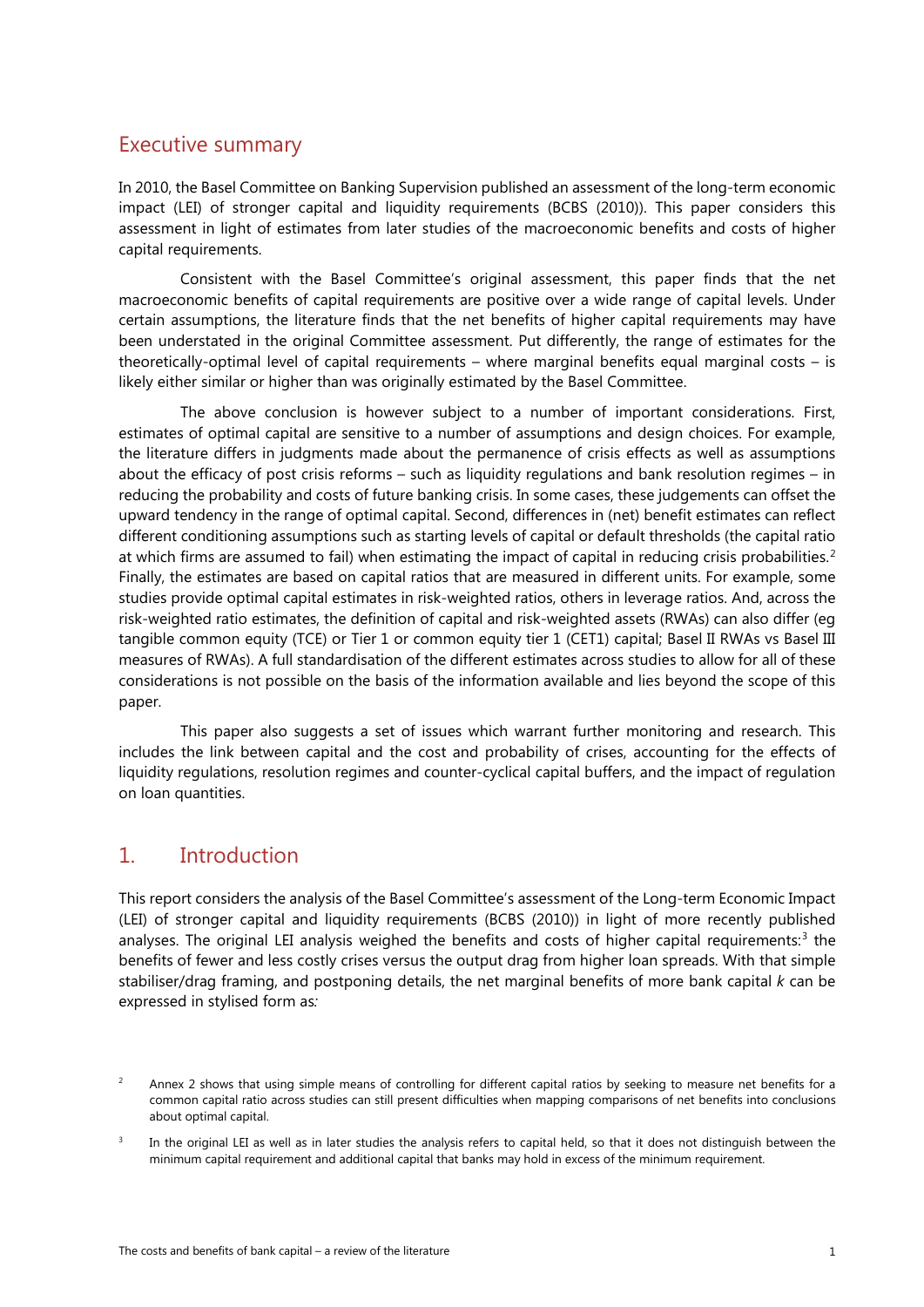#### *Net benefits (k) = reduced crisis probability (k) x crisis cost – output drag (loan spreads (k))*

In this approach, more capital *k* is beneficial as long as the stability benefits of higher capital minus the economic drag (the net benefits) is positive holding all else, including other post-crisis regulations, constant.[4](#page-5-1) The theoretically-optimal capital ratio, denoted *k\**, is where the marginal benefit of additional capital equals the marginal costs and net benefits are maximised.

Section 2 discusses how the benefits and costs of higher capital – the components of net benefits above – are estimated and how techniques, data and findings have evolved since BCBS (2010). This section also discusses how some later studies have attempted to incorporate other (non-capital) reforms, namely TLAC and enhanced resolution strategies, into the optimal capital calculus. In principle, those goneconcern reforms tend to serve to reduce the costs and/or probability of crises and thus, all else equal, lower *k*\*. Until crisis-tested, however, gauging the effect of those reforms on optimal capital is highly uncertain.

An important assumption of the LEI is that the calibration of the optimal level of capital is made holding other regulations constant. While the BCBS (2010) study does make some allowance for liquidity regulation, many of the studies reviewed do not incorporate liquidity requirements (or other post-crisis reforms) into their analysis. This enables a tighter focus on the effects of capital requirements. Naturally, this implies that a separate, more in-depth, analysis of the effects of liquidity regulations and other regulations may prove to be helpful.

Section 3 expands the focus to include findings from a survey of Research Task Force (RTF) members combined with a broader literature survey of "piecemeal" studies that estimate components of the marginal benefits and costs of capital but are not full-fledged, optimal capital studies. New estimates from this literature raise the question of whether the stabilising effect of bank capital operates more from reducing the costs of crisis, rather than their probability.

Section 4 compares estimates of the components of marginal benefits and marginal costs from the LEI analysis, the optimal capital studies discussed in Section 2, and the piecemeal studies discussed in Section 3. We show that *k\** is likely either similar or higher than was originally estimated by the Committee in 2010. This section also discusses possible improvements to the LEI framework.

# <span id="page-5-0"></span>2. Basel Committee long-term economic impact analysis and subsequent studies

The Basel Committee's 2010 LEI analysis (BCBS (2010)) focused on the macroeconomic benefits and costs of higher capital requirements. Subsequent studies have built on the LEI approach to consider optimal capital levels. [Table](#page-7-0) 1 provides a high-level summary of the BCBS (2010) LEI study and eight follow-on studies identified using essentially the same benefit-cost/stabiliser-drag approach to estimating optimal bank capital levels (*k\**). The list of follow-on studies is not exhaustive; only studies that explicitly analysed capital benefits and costs at the margin, and thus delivered (or implied)  $k^*$ , were covered.<sup>[5](#page-5-2)</sup> Considerable caution is required in interpreting the table; while the assumptions reported were usually clearly stated in the studies, the marginal benefit and cost estimates were not always as clear, so some inference was required to populate those rows. This is not meant as a criticism of the authors of these studies; in pursuit of robustness and thoroughness, these papers provide myriad model runs under varying assumptions, from which it is difficult to identify the baseline model.

<span id="page-5-1"></span><sup>4</sup> See Annex 1 for a recap of the results in BCBS (2010).

<span id="page-5-2"></span><sup>&</sup>lt;sup>5</sup> Miles et al (2013) and Barth and Miller (2018) are the only papers published thus far in economics journals. Cline (2017) is a book published by the Peterson Institute. A working paper version is available at [piie.com/system/files/documents/wp16-6.pdf.](https://piie.com/system/files/documents/wp16-6.pdf)  Barrell et al (2009) is a notable precursor to the LEI. See also de Ramon et al (2012).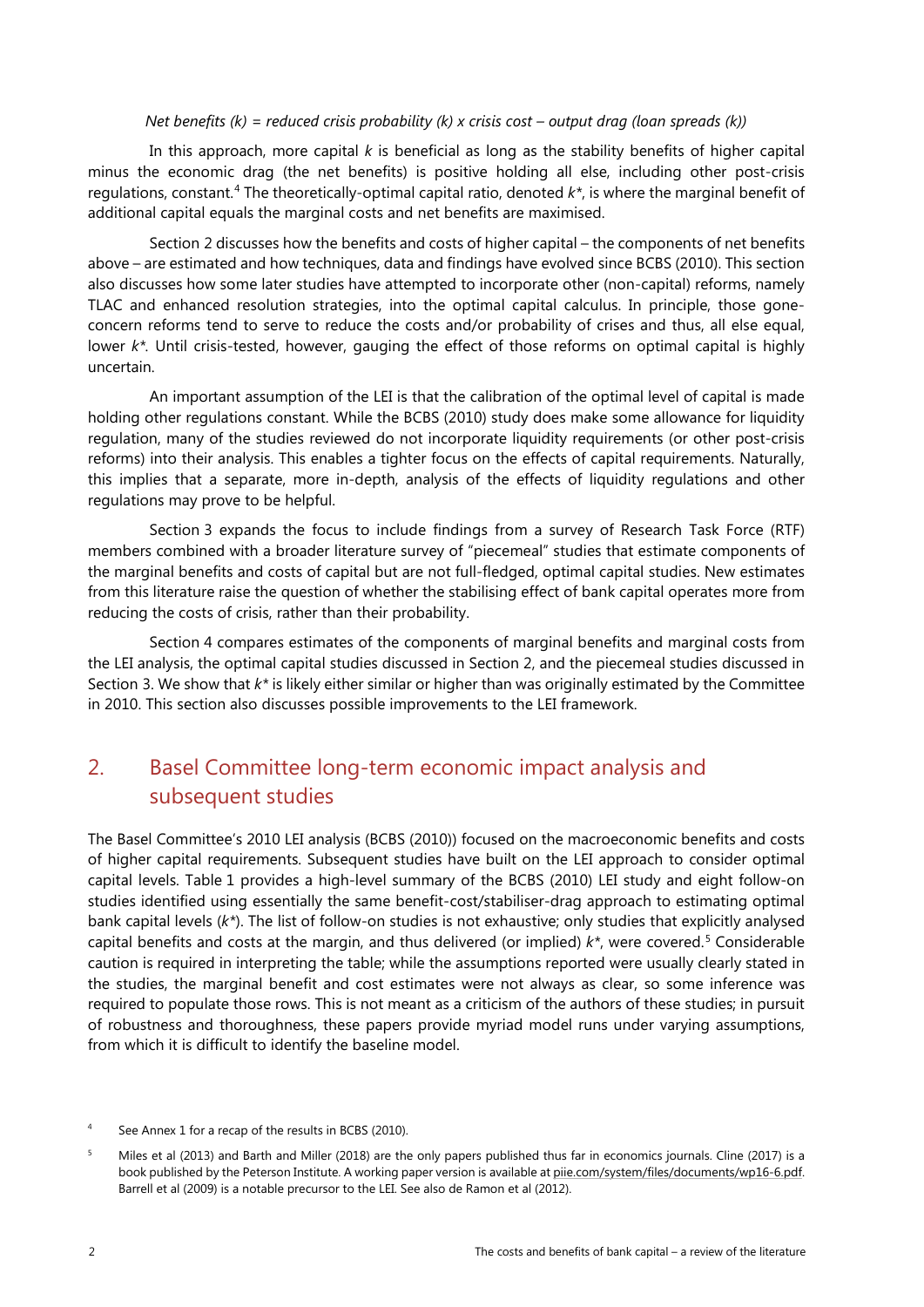The bottom row reports the range of *k\** estimates reported or derived from each study. The range is fairly wide across studies, and often within studies, reflecting the considerable uncertainties involved in optimal capital levels and the myriad alternative assumptions and calibrations authors used to mitigate the uncertainties. For example sample coverage differs; the LEI covered all BCBS member countries, while most of the recent studies are country-specific. Moreover, the definition of capital ratios can vary; the LEI was based on a mapping of banks' tangible common equity (TCE) to Basel II risk-weighted assets while more recent studies are based on actual Basel III capital ratio data, which hinders comparison.<sup>[6](#page-6-0)</sup> Bearing those (and the above) caveats in mind, the *k\** estimated in later studies is either similar or higher than the estimate in the LEI, but still with a wide range of estimates. Given such uncertainty in modelling *k\*,* the LEI did not advocate in favour of a particular calibration of the requirements, nor does this paper.

Below, we consider the LEI in greater detail and assess how its estimates compare to those in later studies. The review proceeds "horizontally" by the main components of the marginal benefits and costs of bank capital that jointly determine *k\*.* Reviewing horizontally, rather than vertically (ie by study), better informs an eclectic approach to any future research. We highlight commonalities and divergences in how the LEI and later studies estimated each component, key assumptions and uncertainties, and discuss important recent studies outside the *k\** literature that can inform it.

<span id="page-6-0"></span><sup>6</sup> To be able to compare BCBS (2010) with a given later study, *k\** – defined as TCE/Basel II RWA – should be converted to the capital measure used in that later study. The conversion of the BCBS (2010) estimate is specific to the country and time-period of interest. For example, Firestone et al (2017) provide a conversion estimate of the BCBS optimal capital range – 10–15% in TCE/RWA (Basel II) – to 9.3–15.5% in Tier 1/RWA (Basel III) space by using a cross-section of US banks. Brooke et al (2015) provide a conversion estimate of the BCBS (2010) optimal capital number for the UK – assuming moderate permanent effects of crises, they estimate a range of 16–19% in Tier 1/RWA (Basel III) space using samples of Euro-area banks and UK banks.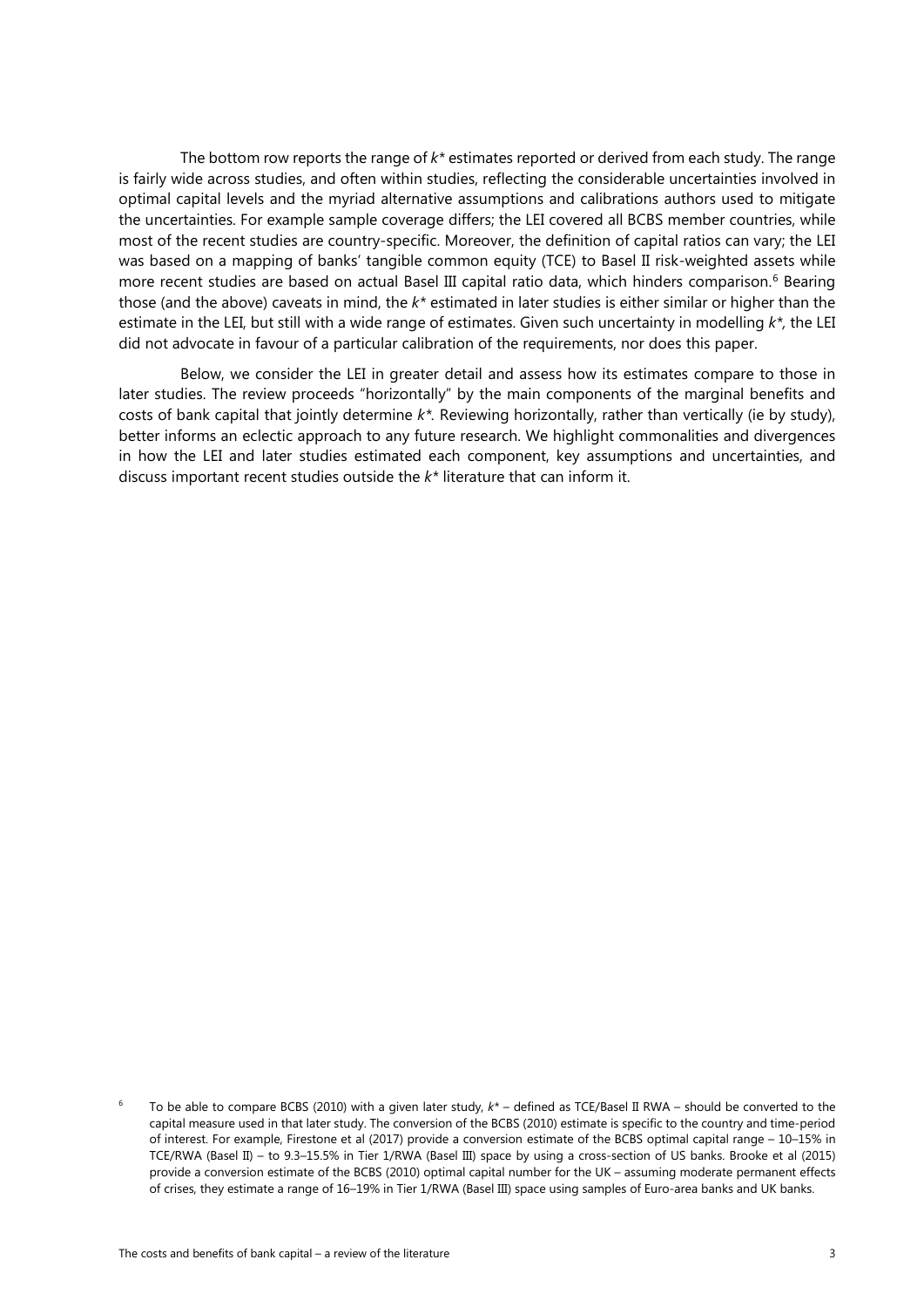# Optimal bank capital and components, estimated or inferred, by study: 2010–2018 Table 1

<span id="page-7-0"></span>

|                 |                                                                     | BCBS (2010)                       | Miles et al<br>(2013)<br>(Economic<br>Journal) | Brooke et al<br>$(2015)$ (BoE)                                  | Fender and<br>Lewrick<br>$(2016)$ (BIS) | Firestone<br>et al (2017)<br>(FRB) | Cline (2017)<br>(Peterson<br>Institute) | <b>Barth and Miller</b><br>(2018) (Journal<br>of Financial<br>Stability) | <b>FRB</b><br>Minneapolis<br>(2017) | Almenberg<br>et al (2017)<br>(Sveriges<br>Riksbank) |
|-----------------|---------------------------------------------------------------------|-----------------------------------|------------------------------------------------|-----------------------------------------------------------------|-----------------------------------------|------------------------------------|-----------------------------------------|--------------------------------------------------------------------------|-------------------------------------|-----------------------------------------------------|
| Coverage        |                                                                     | <b>BCBS</b><br>members            | <b>UK</b>                                      | <b>UK</b>                                                       | <b>BCBS</b><br>members                  | US                                 | US, Japan,<br>Western EU                | US                                                                       | <b>US</b>                           | Sweden                                              |
|                 | MM offset $(\%)^1$                                                  | $\mathbf 0$                       | 45                                             | 50                                                              | $\mathbf 0$                             | 50                                 | $35 - 60$                               | 0                                                                        | 50                                  | $\Omega$                                            |
|                 | Discount rate (%)                                                   | 5                                 | 2.5                                            | 3.5                                                             | 5                                       | 2.7                                | 1.5                                     | 5                                                                        | 5                                   | $0$ to $3$                                          |
| Assumptions     | Permanent crisis effects?                                           | Range                             | Mostly (75%)<br>temporary                      | Yes                                                             | Yes                                     | Range                              | Yes                                     | Mostly (75%-<br>90%) temporary                                           | Yes                                 | Yes                                                 |
|                 | Other reforms incorporated                                          | Liquidity                         | TLAC,<br>resolution                            | Liquidity, TLAC,<br>resolution, ring-<br>fencing                | TLAC,<br>resolution                     | Liquidity,<br>TLAC.<br>resolution  | TLAC,<br>resolution                     | None                                                                     | None                                | <b>TLAC</b>                                         |
|                 |                                                                     |                                   |                                                | Approximate marginal benefits and costs of capital <sup>2</sup> |                                         |                                    |                                         |                                                                          |                                     |                                                     |
|                 | Reduced crisis probability<br>(annual, $\frac{9}{3}$ ) <sup>3</sup> | 1.6<br>$(0.1 - 2.6)$              |                                                | $0.03 - 0.14$                                                   | 1.3                                     | $0.6 - 1.7$                        | 0.9                                     | 1.7                                                                      | 0.8                                 | 0.7                                                 |
| <b>Benefits</b> | Cost of crisis (discounted,<br>annual GDP %)                        | 19-158<br>(median: 63)            | 140                                            | 43                                                              | $63 - 100$                              | $41 - 99$                          | 64                                      | 47                                                                       | 158                                 | 180                                                 |
|                 | Increase in loan spreads $(bp)^3$                                   | 13                                | 2.5                                            | $5 - 10$                                                        | 13                                      | $3 - 7$                            | $\overline{\phantom{0}}$                | 2.3                                                                      | 6                                   | 6                                                   |
| Costs           | Cost of higher spreads (annual<br>$GDP bp)^3$                       | 9                                 | $\overline{2}$                                 | $1 - 5$                                                         | 12                                      | $4 - 7$                            | 15                                      | 16                                                                       | 6                                   | $9 - 13$                                            |
|                 | Optimum (T1/RWA % unless<br>indicated)                              | $10 - 155$ (TCE/<br>Basel II RWA) | $16 - 20$                                      | $10 - 14$                                                       | $10 - 11$<br>(CET1/RWA)                 | $13 - 25$                          | $12 - 14$<br>(CET1/RWA)                 | 256                                                                      | 23.5<br>(CET1/RWA)                  | $10 - 24$<br>(CETI1/RWA)                            |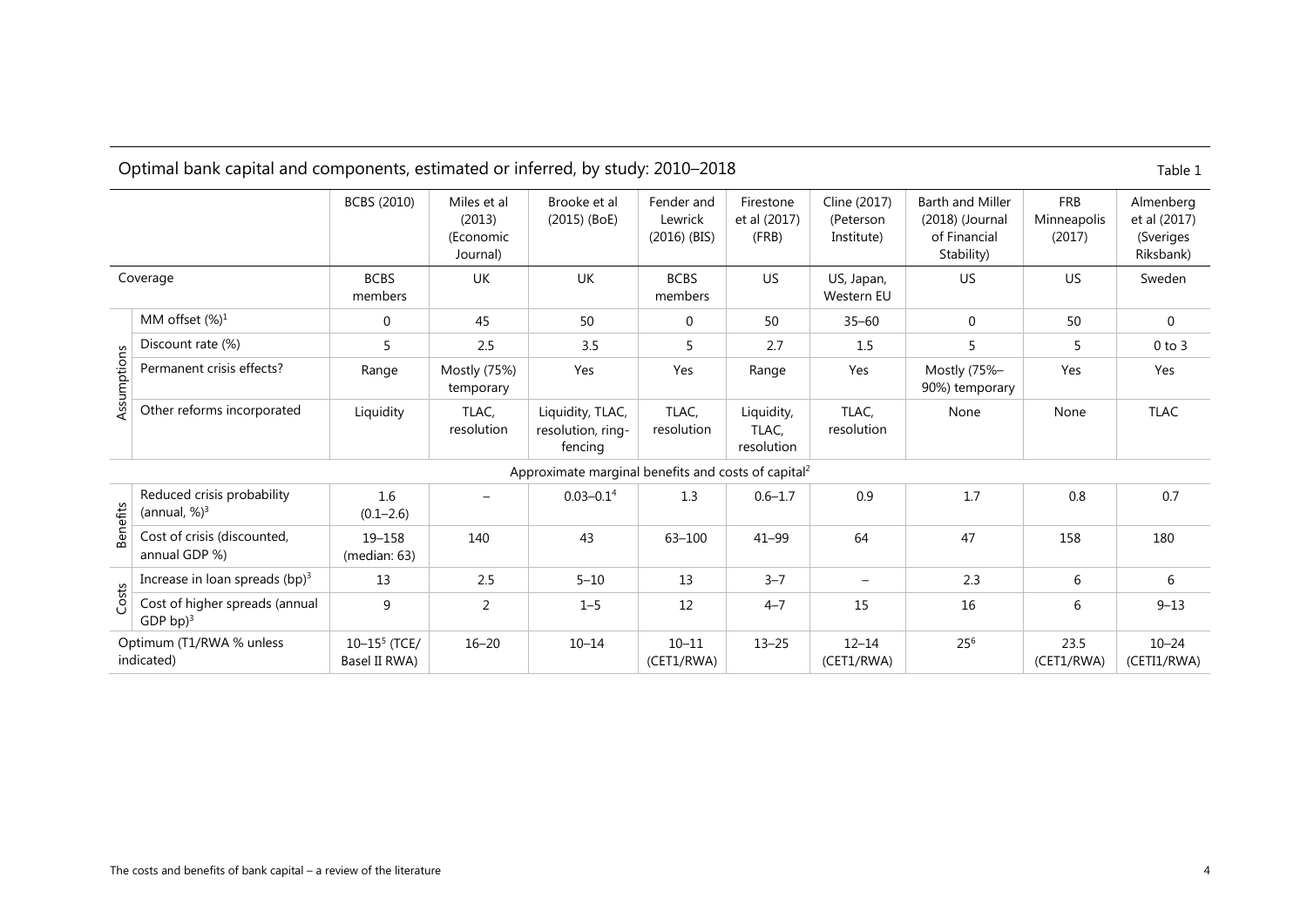$^1$  Modigliani and Miller offset ranges from 0 to 100% (complete offset); see Section 2.3.  $\phantom{1}^2$  The BCBS (2010) estimate is based on an increase in tangible common equity to RWA from 7% to 10% based on all models (Table 3, p 15); Brooke et al (2013) estimates are based on increases in the Tier 1 capital ratio from 8% to 11% and the Tier 1 leverage ratio from 3% to 4% (Table 5, p 13); Fender and Lewrick (2016) and Cline (2017) extrapolate estimates from BCBS (2010); the Firestone et al (2018) estimates are based on increases in the Tier 1 capital ratio from 8% to 11% (Tables 3 and 5, pp 18 and 22); the Barth and Miller (2018) estimate is the approximate marginal effect at 8% leverage ratio (figure 5, p 43); the Almenberg et al (2017) estimates are based on leverage increasing from 3% to 4% (Table 8, p 19); and the FRB Minneapolis (2017) estimate is the average change in annual probability of crisis (bank bailout) as capital ratios increase from 13% to 20% (Table 2, p 94). <sup>3</sup> Measured as the marginal effect per unit of additional capital as a percentage of RWAs. <sup>4</sup> Brooke et al (2015) allow for the appropriate level of bank capital to vary significantly with the risk environment in which the banking system operates. Its main conclusions relate to typical risk environments conditional on the use of time-varying capital buffers when economic risks are elevated – such as after credit booms – where the appropriate level of capital would be much higher. <sup>5</sup> Inferred from BCBS (2010) estimates: 10% where the net benefit of capital is highest under an assumption that crises do not have any permanent effects; and at least 15% where the net benefit of capital is highest if large permanent crisis effects are assumed. Note that the optimal ratio is likely to be higher than 15%, but BCBS (2010) does not provide results beyond 15%. BCBS (2010) eschewed "optimal capital"; all studies later treat it as a *k*\* study. <sup>6</sup> Barth and Miller's estimate of the optimal leverage ratio was converted to RWA terms using a 50% risk weight (per their figure used for expressing estimates in terms of RWA).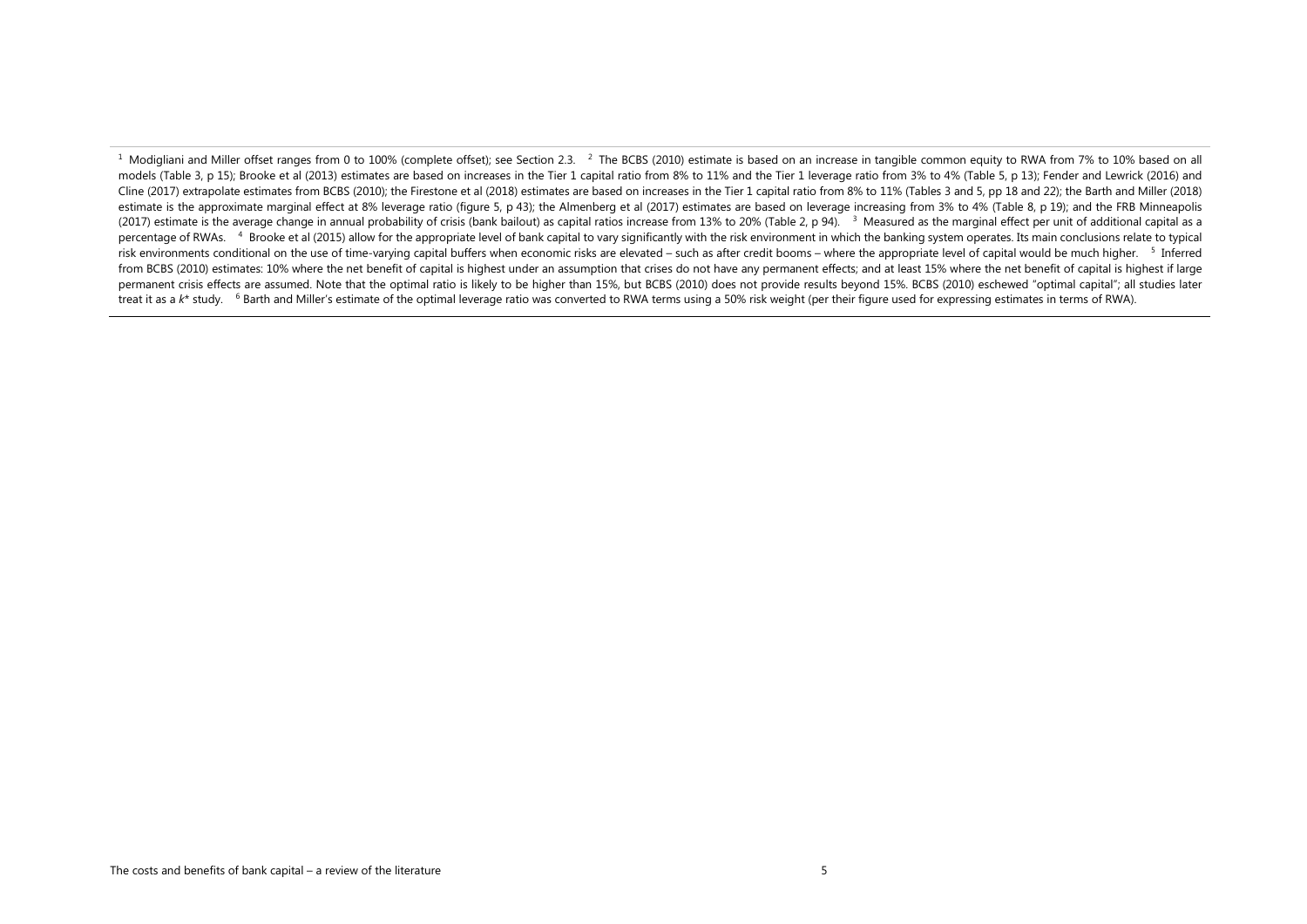#### <span id="page-9-0"></span>2.1 Stability benefits of bank capital

The LEI and later studies focus on the crisis prevention, versus cost mitigation, benefits of a better capitalised banking system. The estimated marginal reduction in the annual probability of a crisis ranged across studies from as little as 0.03 percentage points to as much as 1.[7](#page-9-1) percentage points.<sup>7</sup> The LEI estimate of 1.6 percentage points reported in [Table](#page-7-0) 1 is near the high end, however as shown in Section 4. these estimate are highly sensitive to the starting capital ratio. The LEI reports a reduction in the probability of crisis by 1.6% when the capital ratio increases from 7 to 8%, (abstracting from the additional impact of liquidity regulation), but increasing the capital ratio from 12 to 13% only reduces the crisis probability by 0.2%. This is similar to the range of reported studies in [Table](#page-7-0) 1.

The studies arrive at these estimates using either of two (or both) methods. The "top-down" method uses country level data to estimate the relationship between crisis indicators and banking system capital. The "bottom-up" method estimates the relationship between capital and failure at the bank level and then extrapolates to the banking system/crisis level in various ways. Neither method is necessarily better; top down is simpler and more direct. The bottom-up approach is more micro-founded but involves estimation and simulation. Most studies, including the LEI, use both methods for robustness.

The typical top-down model estimates the probability of a crisis as a function of banking system capital and various financial control variables that might also affect crisis risk:

#### *Probability (crisis) = function (capital, controls)*

where *crisis* is a country level crisis indicator and *capital* measures banking system capital per assets or RWA. Typical controls include bank liquidity (an indirect attempt to include liquidity regulation in the analysis, see Section 2.2), credit/GDP, volatility index (VIX), house prices, and trade balance.<sup>[8](#page-9-2)</sup> In general, the probability of a crisis is found to decline when banking system capital is higher, though the size and statistical significance of the effect varies across studies.

While the top-down models all control for *financial* crisis drivers, eg credit/GDP, none seem to control for *real* drivers, such as GDP growth. That is notable, because crises are often preceded by real growth slowdowns which may even "set the stage" for the crisis while at the same time reducing bank capital via lower loan demand and higher loan losses. Omitting real drivers from top-down models may confound the stabilising effect of stronger growth and higher capital (see Box A). The bottom-up method involves estimating the distribution of bank-level losses, then using simulations to estimate the probability of such losses reaching crisis levels by depleting banking system capital to crisis proportions. The study by the Federal Reserve Bank of Minneapolis (2017), for example, following Dagher et al (2016), converts peak nonperforming loans that are sustained in crises to equivalent capital losses, then estimates the marginal benefit of additional capital in averting a crisis or bailout.

The bottom-up approach in Miles et al (2013) is unusual; they stipulate a one-to-one positive relationship between bank assets and (permanent) output and then estimate the probability of output shocks sufficient to deplete bank capital and cause substantial bank failures. Their "real only" crisis concept

<span id="page-9-1"></span> $7$  The LEI study concludes that the unconditional, annual probability of a banking crisis over the 1985–2009 period for G10 countries is at 4–5%, based on Reinhart and Rogoff (2008) and Laeven and Valencia (2008) crisis dating. Cline (2017, p 28) notes that over the 1977–2015 period the probability is 2.6%.

<span id="page-9-2"></span><sup>8</sup> Rapid credit growth (high credit/GDP) is invariably a highly significant, positive predictor of crisis in top down models. That is notable, if not surprising, because slower credit growth is considered a cost or drag from higher capital requirements, ie credit growth enters both sides of the costs and benefit calculation.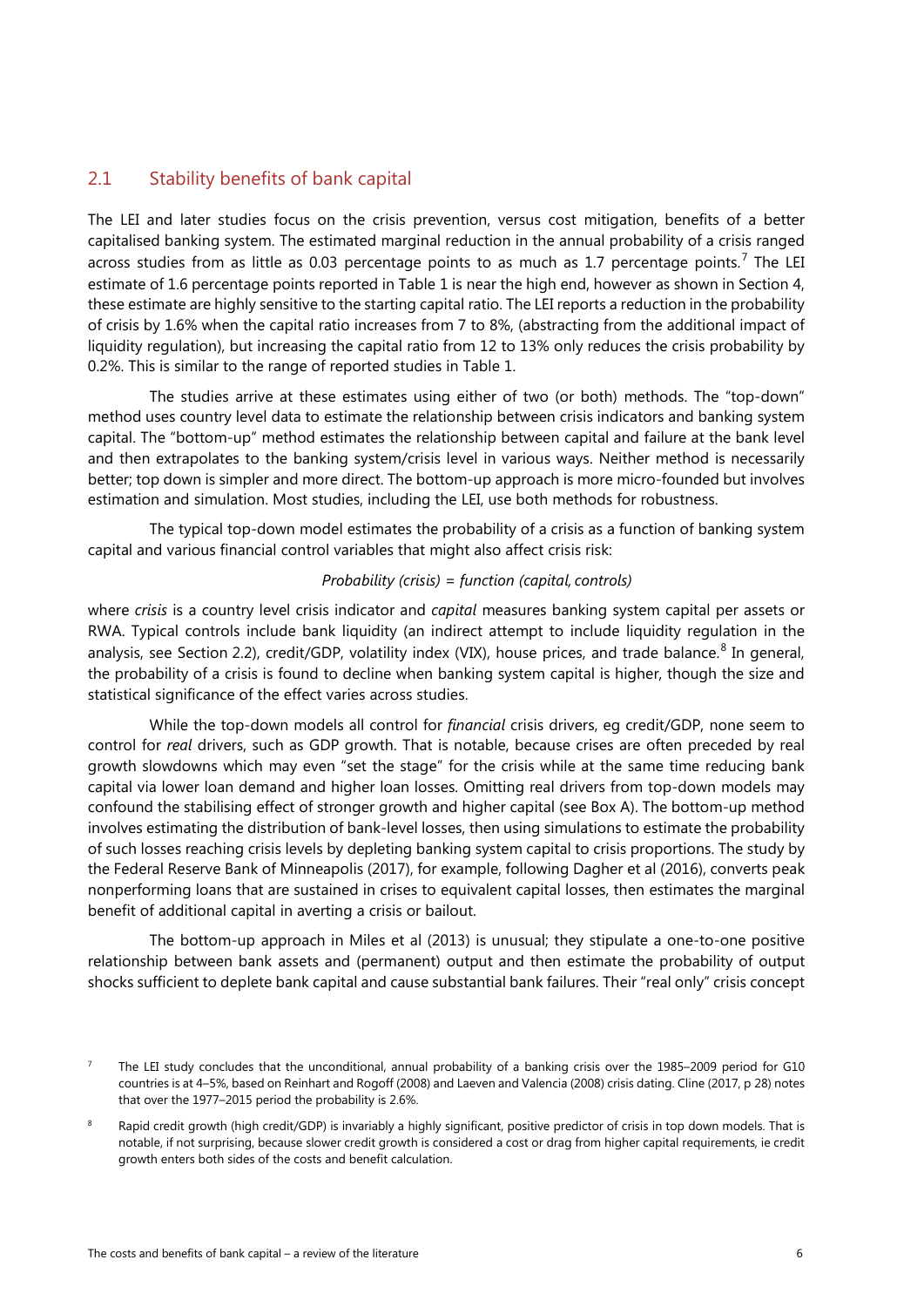<span id="page-10-3"></span>contrasts with the "financial only" concept in the top-down model just noted, as well as the 2007–09 crisis which clearly had partly financial origins.

Jorda et al (2017) focus attention on the cost containment benefits of capital rather than the crisis prevention effects. Using bank balance sheet and crisis data from 1870 to 2013 for 17 advanced economies, they conclude that higher bank capital ratios are unlikely to prevent a financial crisis, adding little to the predictive power of credit growth.<sup>[9](#page-10-1)</sup> However, they do find evidence that liquidity indicators do signal financial fragility. More importantly, conditional on being in a crisis, they find higher capital ratios are associated with significantly lower losses in output. Such benefits were not incorporated in the LEI study. In a simple calculation, Aikman et al (2018) suggest that accounting for the crisis cost mitigation benefits could increase *k\** about two percentage points, all else equal. The Jorda et al (2017) study is discussed in Box A in the next section.

#### <span id="page-10-0"></span>2.2 Cost of a banking crisis

Given estimates of the reduction in crisis risk from additional bank capital, the next step toward *k\** is to estimate the cost of a crisis. The LEI and later studies all measure the cost of a crisis by the resulting loss of output (GDP), discounted to present value terms. That narrow economic "accounting" makes measurement tractable, but it also ignores human aversion to uncertain and fluctuating income as well as non-economic costs (eg political instability) associated with crises. Even measuring the economic costs of a crisis is challenging; the sample of crises is small, the duration of their impact on GDP is arguable, and the appropriate rate to discount those future costs is debatable as well.

The LEI used cost estimates from existing literature under different assumptions about the duration of effects. Their median (across studies) estimate of 63% is roughly in the middle of the range of cost estimates from later studies. The wide range of estimates reflects different assumptions in crisis cost accounting, which is subject to a particularly high degree of uncertainty in the literature (Aikman et al (2018)).

[Table](#page-11-0) 2 below summarises five crisis data sets used in this literature. Bordo et al (2001) and Reinhart and Rogoff (2008) both identified crises by episodes where banking system capital was essentially depleted.<sup>[10](#page-10-2)</sup> Laeven and Valencia's (2012) more recent data set is now the "work horse" used extensively in the post-LEI literature. They identified crises by the presence of significant banking system distress (runs, losses or liquidations) and government interventions (liquidity support, suspended convertibility, recapitalisations, etc) to mitigate distress. $^{11}$  $^{11}$  $^{11}$ 

<span id="page-10-1"></span>This contrasts with an extensive literature that finds capital ratios are predictive of bank failure. See for example Mayes and Stremmel (2014).

<span id="page-10-2"></span><sup>&</sup>lt;sup>10</sup> Bordo (2001) estimated that the cumulative costs of a crisis in the post-Bretton Woods era was 7% of GDP, but that assumes no permanent effects. Reinhart and Rogoff (2008) found the average peak-to-trough decline in GDP, which also assumes only temporary effects, following a financial crisis is 9.3%.

<sup>11</sup> The interventions (suspended convertibility, recapitalisation, nationalisation, liquidity support, guarantees, or asset purchases) must also be sufficiently large to qualify as a crisis indicator: liquidity support of at least 5% of deposits and liabilities to nonresidents, restructuring costs of at least 3% of GDP, asset purchases of at least 5% of GDP, significant bank nationalisations or bank guarantees.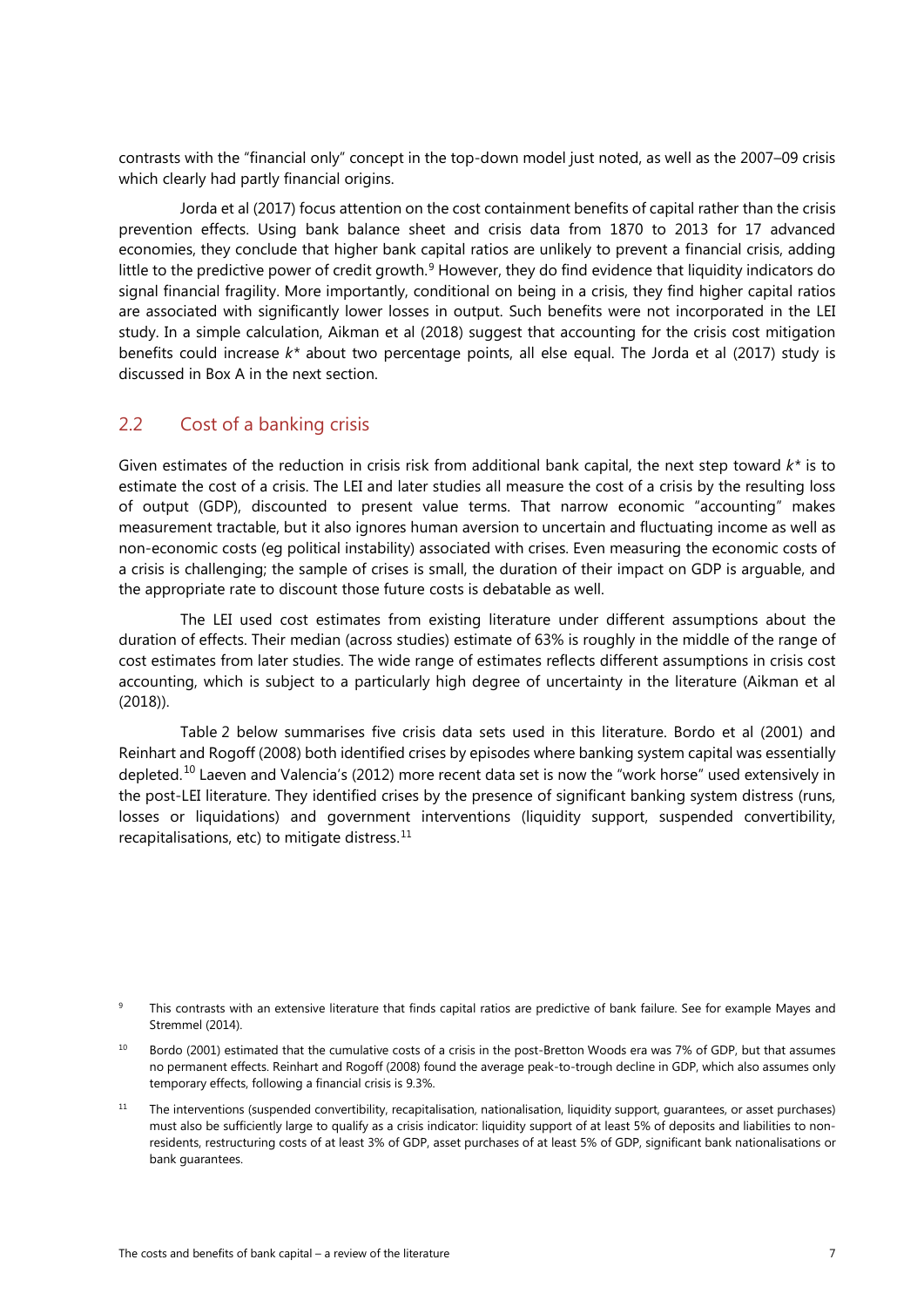<span id="page-11-2"></span><span id="page-11-0"></span>

| Crisis data sets           |           |               | Table 2                                 |
|----------------------------|-----------|---------------|-----------------------------------------|
|                            | Period    | Countries     | Indicator                               |
| Bordo et al (2001)         | 1880-2000 | 21 (later 56) | 1 indicates crisis at date, 0 otherwise |
| Reinhart and Rogoff (2008) | 1800-2008 | 66            | 1 indicates crisis at date, 0 otherwise |
| Laeven and Valencia (2012) | 1970-2011 | Global        | 1 indicates crisis at date, 0 otherwise |
| Romer and Romer (2017b)    | 1967-2012 | 24 (OECD)     | Continuous (1 to 15)                    |
| Jorda et al (2017)         | 1870-2013 | 17 (OECD)     | 1 indicates crisis at date, 0 otherwise |

Romer and Romer (2017b) differ both in how they identify crises and their estimate of short-run costs. Based on their narrative analysis of OECD Economic Outlook Reports, they develop a finer crisis indicator ranging from 0 to 15 (integers).<sup>[12](#page-11-1)</sup> The figure below, from Romer and Romer (2017a), shows that GDP is 4–5% below baseline seven quarters after a financial shock (an "impulse" in their crisis indicator) depending on the estimator.<sup>[13](#page-11-2)</sup> Although GDP "troughs" at about two years after the crisis begins, they estimate significant, persistent effects of five years or more.



Copyright American Economic Association; reproduced with permission of the *American Economic Review*.

The IMF (2018) takes stock of the global economic recovery a decade after the 2008 financial crisis. The report shows that output losses after the crisis appear to be persistent, and spill over even to countries that did not suffer a crisis in 2007–08. Sluggish investment was a key channel through which these losses registered, accompanied by long lasting capital and total factor productivity shortfalls relative to pre-crisis trends. These findings add credence to the treatment of crisis costs as highly persistent in some LEI scenarios and in later studies. Economies with larger output and employment losses in the initial aftermath of the crisis registered greater increases in income inequality compared with their pre-crisis average. This would tend to legitimate the two scenarios of permanent effect in terms of output loss in BCBS (2010).

Furceri and Mourougane (2012) estimate *permanent* declines in GDP between 1.5 and 2.4% following the short-term effects. They arrive at those figures by first estimating potential GDP per country

<span id="page-11-1"></span><sup>&</sup>lt;sup>12</sup> The narrative approach involves a mix of judgment and rules. For example, a 'minor crisis' is identified by three characteristics: (1) OECD perception of significant financial sector problems; (2) a belief that the problems are significantly affecting aggregate credit supply or growth; and (3) a belief the problems are not so severe as to be central to recent macroeconomic events or current expectations.

<sup>&</sup>lt;sup>13</sup> The smaller, GLS (generalised least squares) estimate in the right panel may better apply to advanced economies as it downweights smaller/less stable emerging economies.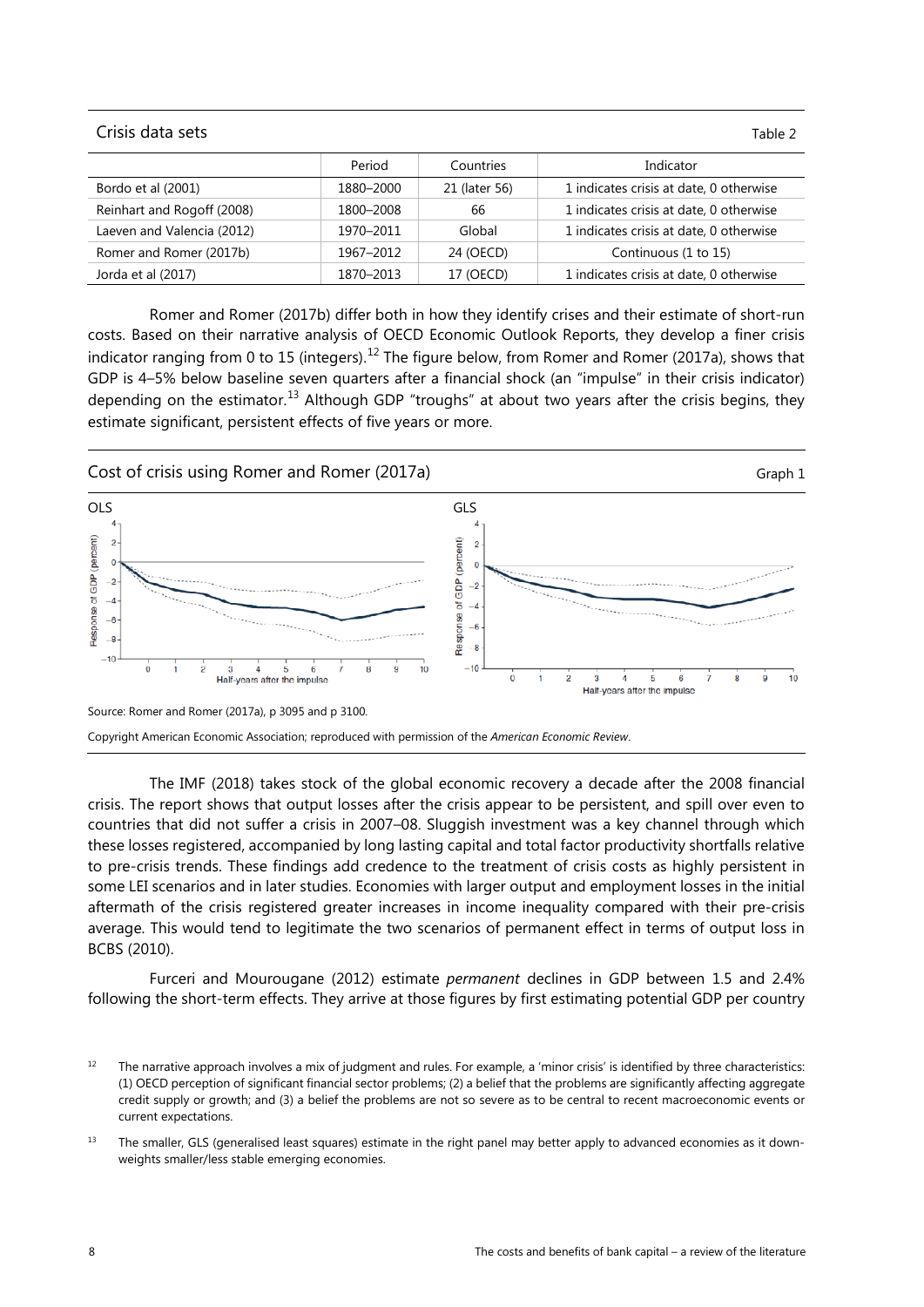<span id="page-12-3"></span>(assuming a Cobb-Douglas production) and use that estimate as the dependent variable in a single equation univariate autoregressive model of GDP growth.<sup>[14](#page-12-1)</sup>

Combining the shorter- and longer-term crisis cost estimates from those two studies, Firestone et al (2017) estimate expected crisis costs in the United States to be between 40 and 100% of GDP.<sup>[15](#page-12-2)</sup> This range is consistent with the median estimate of 63% used in the LEI study for a generic economy.<sup>[16](#page-12-3)</sup> Crisis cost estimates in the other studies reviewed range widely but the 63% (median) estimate in the LEI study is near the midpoint of the range in later studies.

As noted above, recent evidence by Jorda et al (2017) found that bank capital does not appear to (directly) reduce the probability of a crisis, but does lower the cost. The estimates discussed in Box A reinforce the Jorda et al (2017) findings and show that capital may reduce crisis costs by sustaining bank lending.

[Table](#page-12-0) 3 summarises how the LEI and later studies have tried to incorporate other (non-capital) reforms – liquidity rules, TLAC and resolution reforms – into their analysis. In principle, these non-capital reforms provide independent (of capital) stabilising effects and so, all else equal, they could lower *k\*.* In practice, the stabilising effects of these other reforms, the mechanism and impact on *k\** vary notably across studies. For example, one study assumes that TLAC reduces the probability of a crisis, another assumes it reduces crisis costs, and a third assumes it reduces both. The assumed size of the effects of TLAC and resolution reforms is also hard to quantify because, as the authors themselves note, those reforms have not been tested.[17](#page-12-4)

| Study                  | Other reforms considered and effects                                                                                                                                                                                                                            |
|------------------------|-----------------------------------------------------------------------------------------------------------------------------------------------------------------------------------------------------------------------------------------------------------------|
| BCBS (2010)            | NSFR reduces crisis probability 1.2 percentage points to 1.5 percentage points given 10%<br>liquidity, with smaller effects at higher capital levels.                                                                                                           |
| Brooke et al (2015)    | TLAC requirements; an enhanced resolution regime (including, implicitly, the effects of the UK<br>ring-fencing structural reform policy); new Bank of England liquidity regime and liquidity<br>requlations. Joint effect reduces $k^*$ by 5 percentage points. |
| Firestone et al (2017) | Higher liquidity reduces crisis probability, but minimal effect for capital over 10%; TLAC reduces<br>crisis length and expected cost by 4% of GDP. Small effect on k*.                                                                                         |
| BIS (2015)             | TLAC reduces crisis probability and cost; reduces net benefits of increased capital from 2% to<br>1% of GDP.                                                                                                                                                    |

#### <span id="page-12-0"></span>Non-capital bank reforms in LEI analysis Table 3 and the state 3 and 3 and 3 and 3 and 3 and 3 and 3 and 3 and 3 and 3 and 3 and 4 and 4 and 4 and 4 and 4 and 4 and 4 and 4 and 4 and 4 and 4 and 4 and 4 and 4 and 4 and 4 a

- <span id="page-12-1"></span>14 Both stages use data from OECD countries from 1960 to 2008.
- <span id="page-12-2"></span><sup>15</sup> They assume a 2.7% discount rate. They use the GLS results from Romer and Romer (2017a) as GLS weights the larger, less volatile economies more and is thus more relevant for the United States.
- <sup>16</sup> Brooke et al (2015) also adapt the Romer and Romer method, extending their sample in time and eliminating countries that they judged were less relevant to the UK. They also make adjustments based on the expected effect of TLAC and other structural changes to the banking system. Like Romer and Romer, Brooke et al (2015) examine the marginal impact of a financial crisis, ie the effect over and above the general recession element that would have occurred anyway. Separating the marginal additional cost of a financial crisis leads to a considerably lower estimate of the cost of a crisis and, therefore, a lower estimate for *k\**. Some studies have simply used the 2010 LEI estimates, relied on previous work, or used relatively simple assumptions to calibrate the cost of a crisis. The Federal Reserve Bank of Minneapolis (2017) used the high end of the BCBS (2010) range. Miles et at (2013) assume that GDP falls by 10% the first year, 7.5% the next five years, and then 2.5% forever. Cline (2017) uses a parameterisation, distinguished by assumptions about forgone investment in capital and that capital's depreciation. Barth and Miller (2018) roughly follow Miles et al (2013). BIS (2015) uses two calibrations as alternatives: Cline (2017) and the original BCBS (2010) median. Almenberg et al (2017) use an estimate of the cost of prior Swedish crises, acknowledging the great uncertainty around this estimate.
- <span id="page-12-4"></span><sup>17</sup> See also Vickers (2016).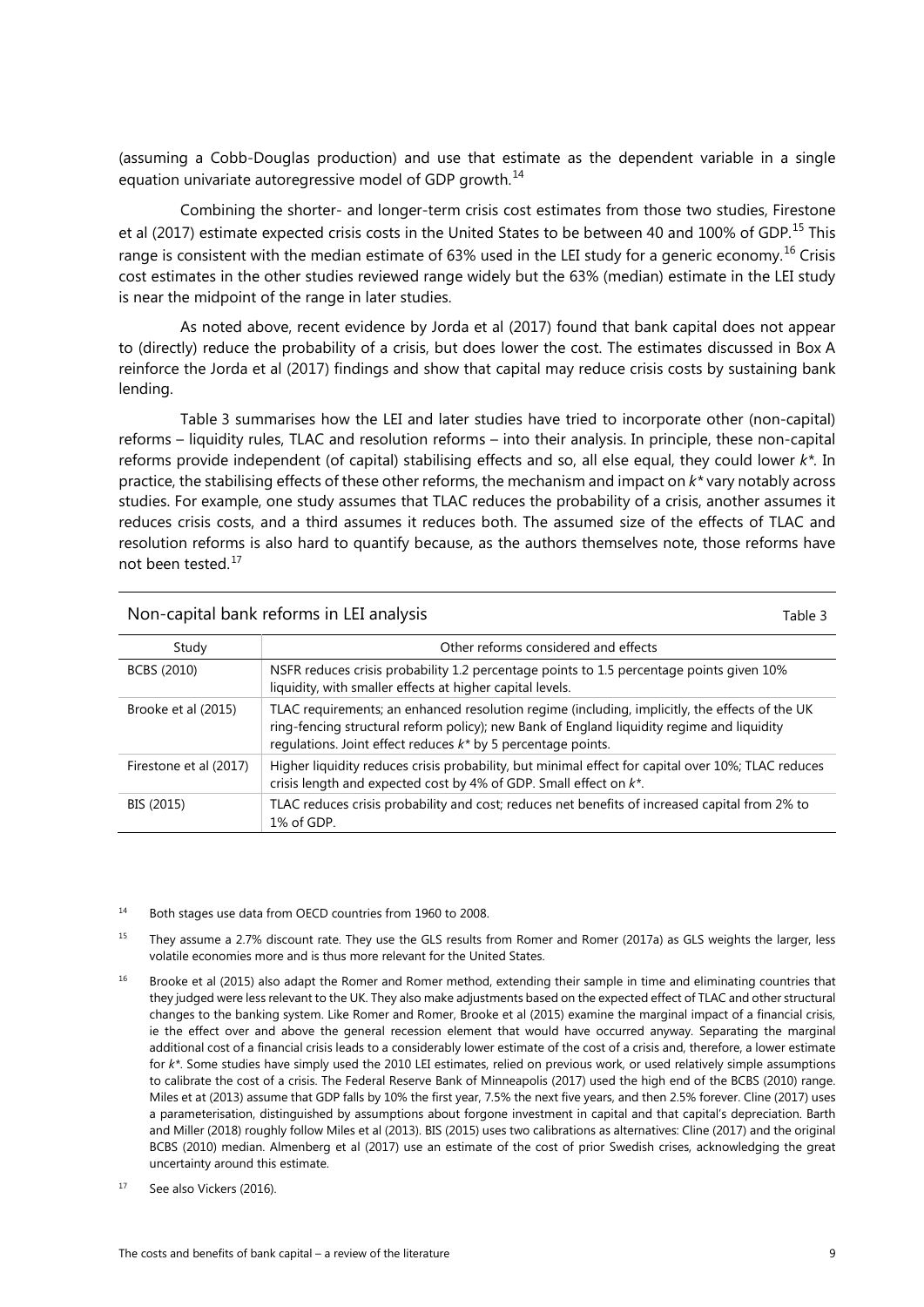### Benefits and costs of capital, revisited $^{18}$  $^{18}$  $^{18}$

Jorda, Richter, Schularick and Taylor (JRST (2017)) studied the benefits of bank capitalisation using data on 90 banking crises in 17 OECD countries over the 1870–2013 period. They concluded that while countries with better capitalised banks before a crisis suffer less severe recessions after a crisis, bank capital does not predict the probability of a crisis. This latter result was subsequently disputed by Cochrane (2017), on the account that the analysis did not take into account that bank capital is endogenous. This box presents the results of analysis that is based on JRST's data and takes into consideration Cochrane (2017)'s main methodological concerns by controlling for the past change in the leverage ratio. It also presents new findings on the potential drag from higher capital on bank loan and GDP growth in "normal" times.

#### *Benefits of bank capital*

*Lower probability of a crisis?* Table A.1 reports top down (logit) estimates of the effect of a one percentage point higher leverage ratio (LR) on the probability of a crisis within the next five years. The baseline estimate of the coefficient on the leverage ratio in column (1) is insignificant, suggesting that, historically, crisis risk is not lower when bank leverage is lower. Bank leverage is insignificant even after controlling for change ("build up") in leverage before the banking crisis (column (2)) and other domestic, financial factors (eg house prices, banking sector size) and global factors (year fixed effects). In all cases, the most important predictor of banking crises is bank loan growth.

#### Effect of bank capital on the probability of a banking crisis  $\blacksquare$  Table A.1

| Explanatory variables:                                                                                              | (1)       | (2)                                              | (3)       | (4)        |
|---------------------------------------------------------------------------------------------------------------------|-----------|--------------------------------------------------|-----------|------------|
| Leverage Ratio                                                                                                      | 0.254     | 0.218                                            | 0.778     | 0.889      |
|                                                                                                                     | (0.577)   | (0.623)                                          | (0.638)   | (0.448)    |
| Loan growth                                                                                                         | $1.163**$ | $1.245***$                                       | $1.527**$ | $1.329***$ |
|                                                                                                                     | (0.035)   | (0.009)                                          | (0.033)   | (0.006)    |
| $\Delta$ Leverage Ratio                                                                                             |           | 5.356                                            | 13.586*   | $14.557**$ |
|                                                                                                                     |           | (0.262)                                          | (0.099)   | (0.032)    |
| <b>Observations</b>                                                                                                 | 421       | 419                                              | 242       | 257        |
| Controls                                                                                                            | No        | No                                               | Yes       | Yes        |
| Country FE                                                                                                          | Yes       | Yes                                              | Yes       | No         |
| Year FE                                                                                                             | Yes       | Yes                                              | Yes       | Yes        |
| Note: Marginal effects. *.**.***<br>olds. All explanatory variables are lagged annualized 5-year averages. E.g., an |           | statistically significant at 10%, 5%, 1% thresh- |           |            |

*Lower crisis cost?* The two red dots in Graph A.1 correspond to the linear regression estimates of the effects of bank capital on bank loan growth (left) and GDP (right) during banking crises. The regression includes multiple control variables similar to model (4) of Table A.1 (ie house price growth, change in the size of the banking sector, as well as country and time fixed effects). The red dots show that a country whose banks enter a crisis with a one percentage point higher capital ratio experiences 0.29 percentage points higher annual loan and 0.18 percentage points higher GDP growth in the following five years, compared to other countries. The two estimates are both positive and statistically significant. This analysis reinforces JRST's main result that the most important stability benefit of bank capital is to mitigate the cost of crises.

<span id="page-13-0"></span><sup>&</sup>lt;sup>18</sup> The analysis presented in this box is joint work with Moritz Schularick (University of Bonn and New York University).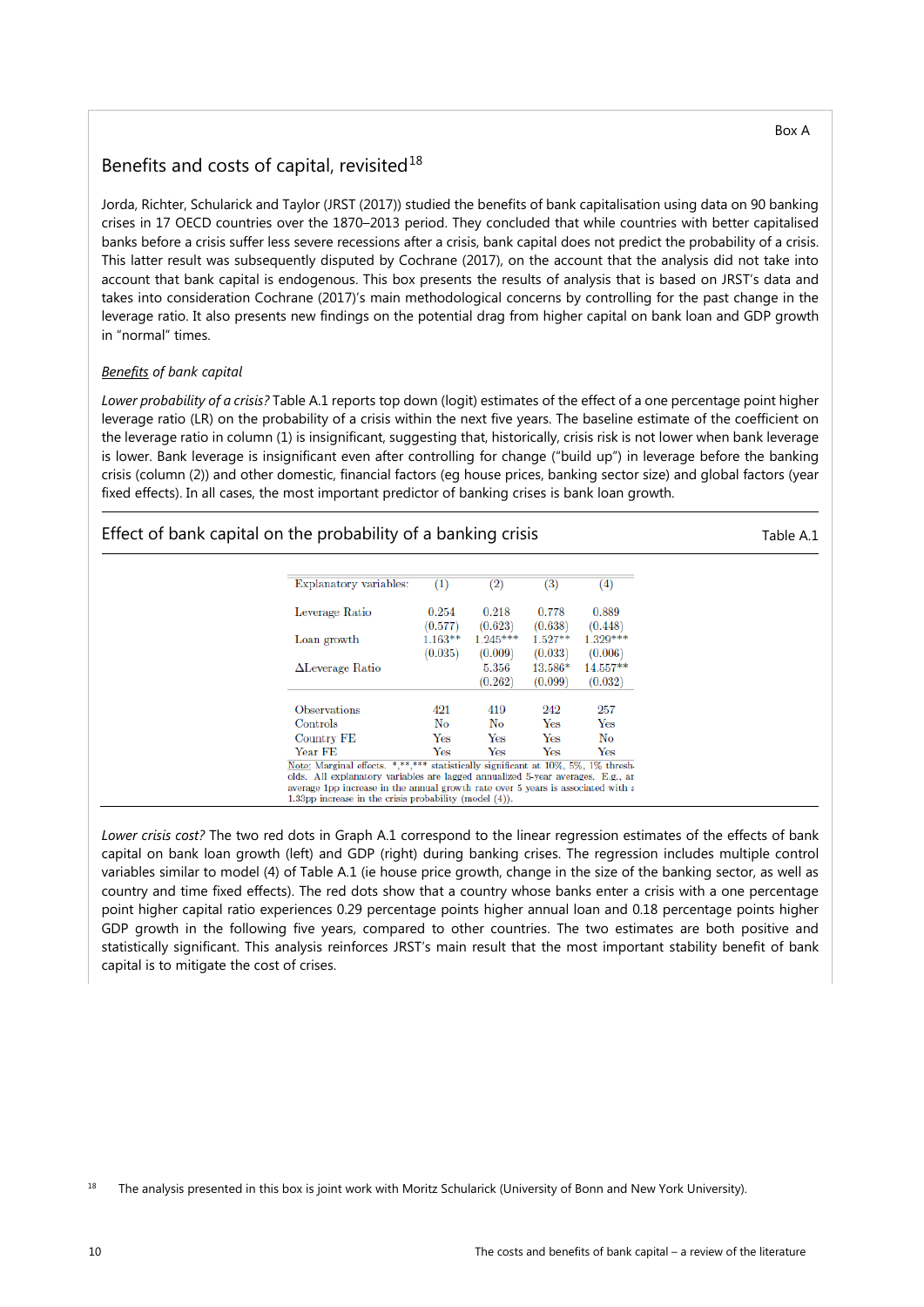

#### *Costs of bank capital in normal times?*

The LEI approach assumes that higher required bank capital is a drag on loan growth and thus output in normal (noncrisis) times. Is it? Graph A.1 represents the point estimates (x axis) and p-value from regressions of loan growth (left) and GDP growth (right) in "normal times". To ensure that the estimates are comparable with those for crisis times (see above), 500 samples of "normal time" events are randomly picked among the observations that are at least five years apart from banking crises events in the data. Each blue dot in Graph A.1 corresponds to the estimate based on one particular sample of normal times.

Most of the estimates for loan growth (left panel) are negative and non-statistically significant. Only thirteen of the 500 loan growth estimates in the left panel are negative and statistically significant at the 10% threshold, ie below the orange, horizontal line. This contrasts with the positive effect during crises (red dot), and emphasises the differential impact of bank capitalisation in normal and crisis times. The right hand panel shows that most of the estimates for GDP growth are positive but are rarely statistically significant. This suggests that bank capitalisation does not have adverse effects on the real economy in normal times.

In sum, the findings in JRST and those here suggest that while higher bank capital may not reduce significantly the probability of a crisis, it does significantly lower the cost of a crisis by sustaining bank lending during the resulting recession. In addition, in normal times, bank capital does not seem to be negatively correlated with loan growth or GDP growth.

A recent study by Homar and Wijnbergen (2017) might guide future efforts to incorporate TLAC into the analysis.<sup>[19](#page-14-0)</sup> They examine how recapitalisation and other crisis management tools (liability guarantees, liquidity support, etc) affect crisis severity or duration. They find that the typical bank recapitalisation shortens crisis-induced recessions from over five quarters to three. If TLAC proves effective in recapitalising gone-concern banks in the next crisis, that experience can inform estimates of optimal, going-concern capital.

Taking a similar approach, Brooke et al (2015) find that in crises to date where authorities took rapid action, GDP was reduced by around 1–2% in the long-run, compared to 4% for an average crisis. Drawing on this, they assume that the introduction of a credible resolution regime will lower the cost of future UK banking crises to be in line with the average for those countries that have deployed rapid and

<span id="page-14-0"></span><sup>&</sup>lt;sup>19</sup> Brooke et al (2015) and Firestone et al (2017) both incorporate this study in their analysis. BIS (2015) finds that TLAC and enhanced resolution planning reduce crisis probability and/or costs.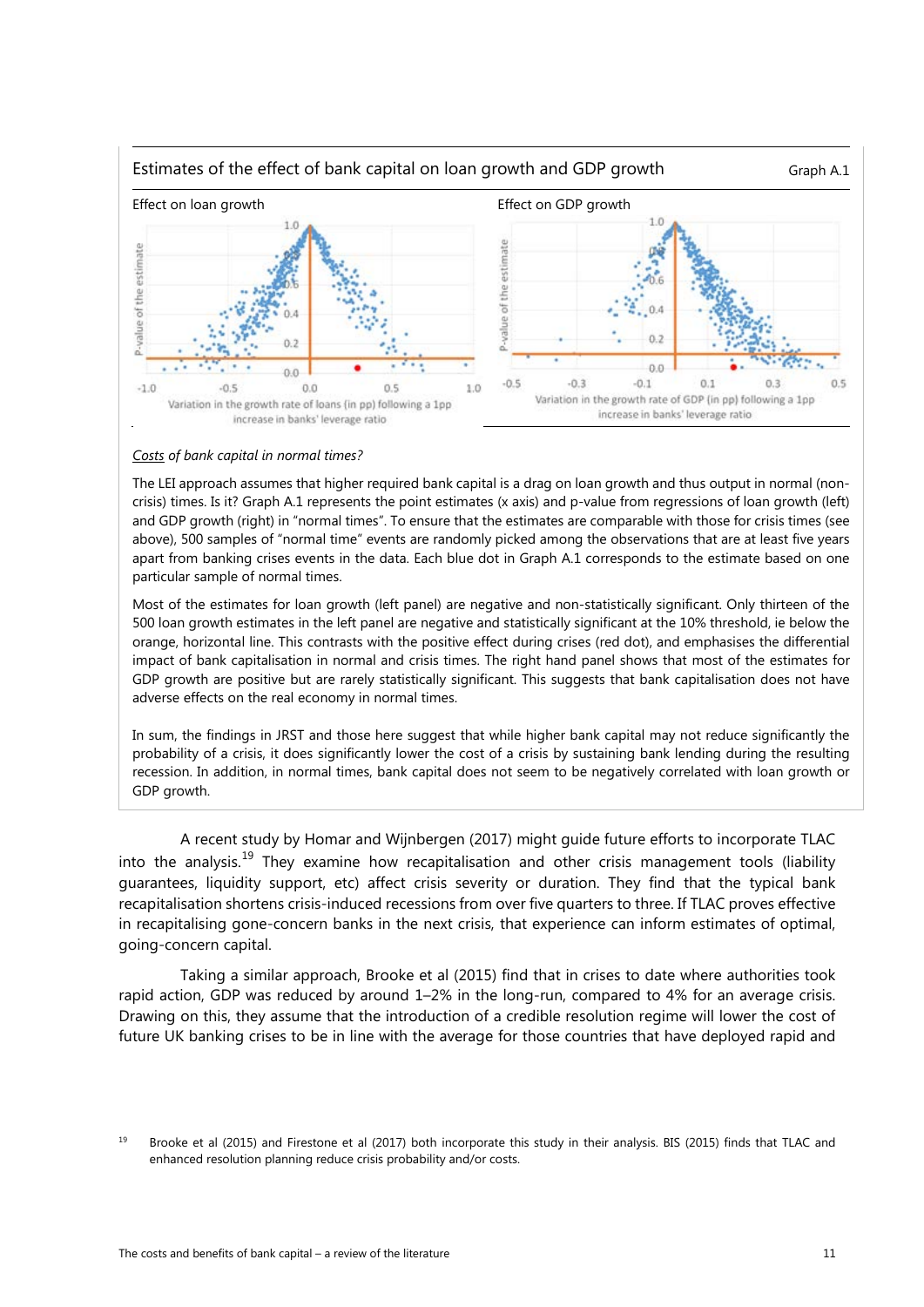effective resolution policies. This assumption reduces the assumed NPV cost of a crisis by over 60% and has a material impact on their estimate for the optimal amount of bank capital.<sup>[20](#page-15-1)</sup>

In summary, while estimating the cost of crises remains a highly uncertain endeavour, the LEI estimates stand up reasonably well to later studies. Incorporating the effect of other post-crisis reforms into crisis cost or risk estimates is surely important but their mechanism and size, particularly for enhanced liquidity regulations, resolution and TLAC, remain largely conjectural until those reforms are crisis-tested.

#### <span id="page-15-0"></span>2.3 Capital requirements and bank funding costs

Calculating the drag from higher capital requirements starts by estimating any resulting contraction in bank credit supply, through higher funding costs. The LEI and later studies all assume that capital is a costlier funding source than debt and any funding cost increase is passed through either fully or partially to borrowers. The increase in funding cost hinges on the Modigliani-Miller (MM) offset applied, that is, the extent to which higher capital, by reducing bank failure risk, reduces the cost of debt and equity; the lower the MM offset assumed, the larger the effect of higher capital requirements on bank funding costs.<sup>[21](#page-15-2)</sup>

The LEI assumed zero MM offset, and derived the impact on loan spreads using a representative bank's balance sheet in each jurisdiction; the experiment raises the capital ratio (by replacing debt with equity) and then assumes complete pass through to lending rates.

In contrast, [Table](#page-7-0) 1 shows that the MM offsets used in later studies are essentially bi-modal: they are 0 or about 50%. Most studies that estimate the offset find values closer to 50%. Miles et al (2013) and Barth and Miller (2018) estimate the offset (by regressing estimated equity betas on leverage) with differing results; close to zero for the latter and 45% for the former. Brooke et al (2015) follow the approach of Miles et al (2013) using updated data for UK banking institutions and find a slightly higher offset. Using a different (CAPM) approach, Cline (2017) estimates an offset similar to Miles et al (2013). Federal Reserve Bank of Minneapolis (2017) uses 50% as the "middle ground" from the literature in its study.<sup>[22](#page-15-3)</sup>

Outside the LEI literature, Kashyap et al (2010) estimate a significant, but not full, offset. Admati et al (2013) assume a 100% offset.<sup>[23](#page-15-4)</sup> In view of the later literature, the LEI assumption of a zero offset likely overstated the costs of higher capital on bank loan rates. A fair reading of the literature would suggest the middle of the 0 and 100% extremes.

The LEI also includes the loss of the tax subsidy associated with higher capital requirements which contributes by between 25 and 30% (for tax rates between 20 and 25%) to the drag of capital regulation. Unlike the LEI, several studies (Admati et al (2013), Miles et al (2013) and Kashyap et al (2010)) exclude the tax effect and derive correspondingly lower estimates of the drag.

- <span id="page-15-2"></span><sup>21</sup> If the higher cost of equity to banks reflects only the tax advantage of debt (and no other frictions), it is arguable whether the drag from higher required capital represents a social cost.
- <span id="page-15-3"></span> $22$  Almenberg et al (2017) draw on the literature that estimates the effect of higher capital or capital requirements on lending spreads and does not estimate the MM offset directly. Fender and Lewrick (2016) use the same cost of capital and lending spread assumptions as those used in the LEI while acknowledging that they were likely highly conservative based on more recent work and revised the definition of capital. As a consequence they use the LEI corrected by the conversion factor CET1/RWA=0. 78 TCE/RWA, hence the impact of 9 bp  $*$  (1/0.78) =12 bp on GDP of a 1 percentage point increase in CET1/RWA.
- <span id="page-15-4"></span><sup>23</sup> Table 2 in Almenberg et al (2017) summarises recent estimates in seven studies of MM offset (including four not considered here) showing an estimated range between 41 and 100%.

<span id="page-15-1"></span><sup>&</sup>lt;sup>20</sup> In addition, Brooke et al (2005) find that crises would be around 25% more likely to happen absent effective resolution regimes, drawing on empirical studies which suggest that banks which expect to be bailed out are not therefore subject to market discipline and take more risk, raising the chance that a major bank will fail by around 30%.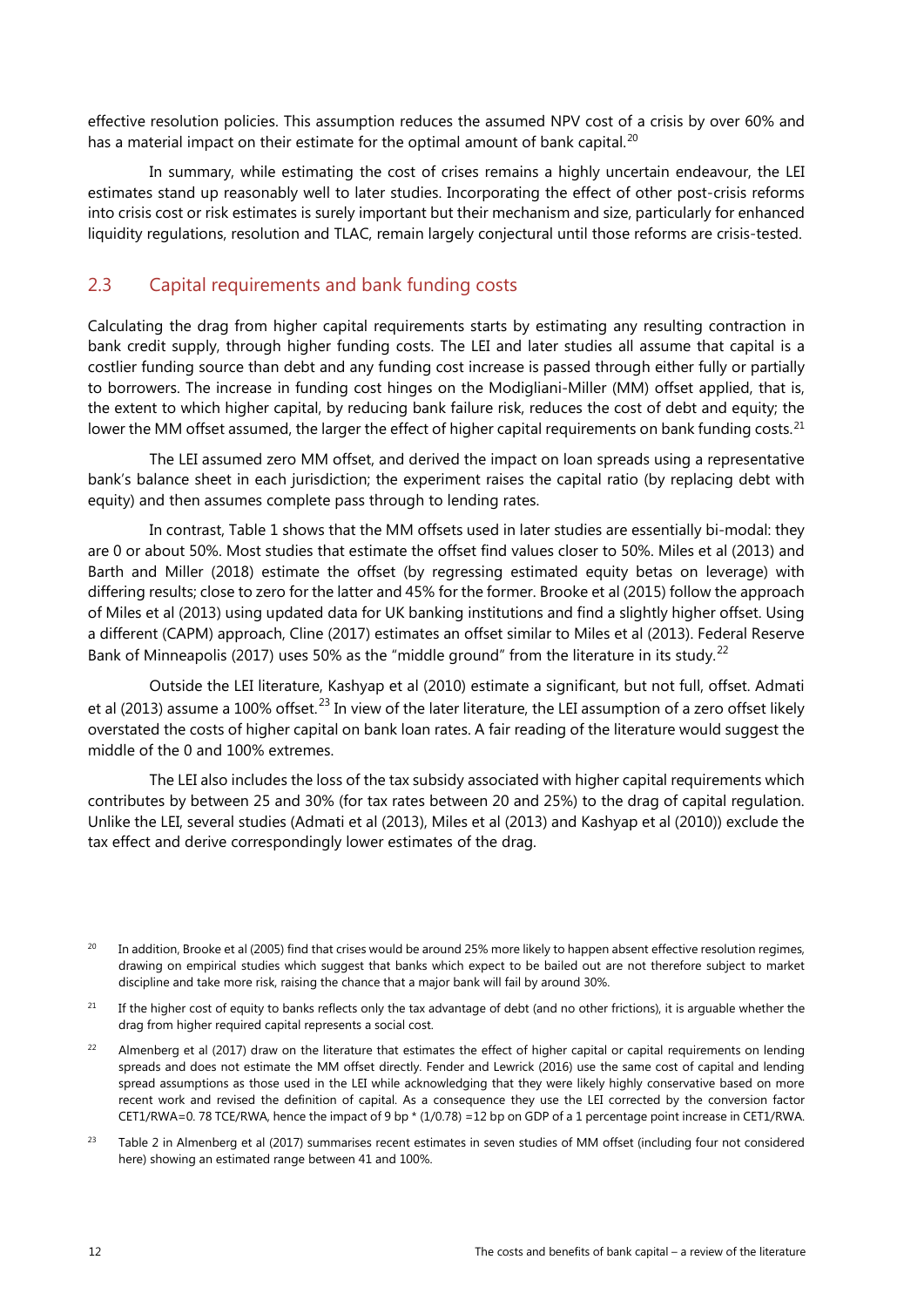### <span id="page-16-0"></span>2.4 Impact of higher loan spreads on GDP

The final step towards *k\** requires estimating the drag from higher loan rates on economic activity. The LEI used both structural and reduced form models for that purpose. Holding liquidity requirements constant, the median estimate (across models) of the impact of a marginal (one percentage point) increase in required TCE/RWA on steady state GDP was -0.09%.<sup>[24](#page-16-2)</sup>

Ensuing studies have broadly replicated the LEI approach to measuring the output drag from higher loan rates, although many consider the direct effect of higher leverage (CET1/total assets) requirements on GDP. Miles et al (2013) use a structural model where changes in banks' funding costs are transmitted to firms' investment and then GDP. Using UK bank data, they estimate that a marginal (one percentage point) increase in required Tier 1/assets lowers GDP by 0.045%.[25](#page-16-3) Cline (2017) estimates a larger (negative) effect of a marginal increase in CET1/assets of -0.15% from its long-term path. Almenberg et al (2017) find a similar effect (-0.11%) using DSGE models. Barth and Miller (2018) follow Miles et al (2013) but study US banks; they estimate that a marginally higher leverage capital requirement reduces output by 0.06%, close to the Miles et al (2013) estimate of 0.045%.

Federal Reserve Bank of Minneapolis (2017) and Firestone et al (2017) use the public FRB/US macroeconomic model to estimate the output drag from higher capital requirements. They estimate that a marginal increase in required Tier 1/RWA reduces steady state output between 0.04 and 0.07%, depending on the assumed pass through from bank funding costs to loan rates.

Brooke et al (2015) also use a number of semi-structural macro models where higher bank funding costs reduce real investment and, in turn, potential output. Assuming full pass-through, they estimate that a one percentage point increase in the Tier 1/RWA requirement would produce a permanent output loss of between 0.01 and 0.05% of GDP.

Using a variety of model types (structural, DSGE, and reduced form) the post-LEI literature consistently estimates a negative impact of higher required capital on steady state output. That drag is real and has to be weighed against the stabilising benefits of higher capital requirements. While point estimates vary, the 0.09% LEI drag "coefficient" (given liquidity requirements) has held up reasonably well in the studies herein reviewed.

# <span id="page-16-1"></span>3. Results from the Research Task Force survey and academic literature

To augment the full-fledged optimal capital studies, in this section we consider a broader set of analyses on the four components of the marginal benefits and costs of additional capital discussed in the previous section. This includes responses to the RTF survey on piecemeal evidence on any four components of the LEI, as well as additional analyses from the academic literature.

The RTF survey, conducted in July 2018, included quantitative and qualitative questions. In the quantitative part, RTF members were asked to provide any recent estimates (since the LEI) of: (i) the crisis probability; (ii) the cost of a crisis; (iii) lending rates/spreads; and (iv) the impact of lending spreads on

<span id="page-16-2"></span><sup>&</sup>lt;sup>24</sup> If the cost of meeting the higher liquidity requirements (from the NSFR) is considered, the estimated median impact implies an additional 0.08% loss in steady state GDP, independently of the level of capital.

<span id="page-16-3"></span><sup>&</sup>lt;sup>25</sup> All units in this paragraph are per a one percent increase in the leverage ratio, while those in [Table](#page-7-0) 1 are measured with respect to the risk-weighted ratio. Miles et al (2013) conclude that a Tier 1 increase that would halve leverage would reduce equilibrium output by 0.15%. In their exercise, leverage – computed as assets/Tier 1 capital – falls from 30 to 15, which in Basel III terms would be a leverage ratio increasing from 3.3% to 6.6%. Assuming that leverage ratios increase as capital requirements increase and linearity, each percentage point increase in the leverage ratio would reduce equilibrium GDP by approximately one third (0.045%) of their estimate.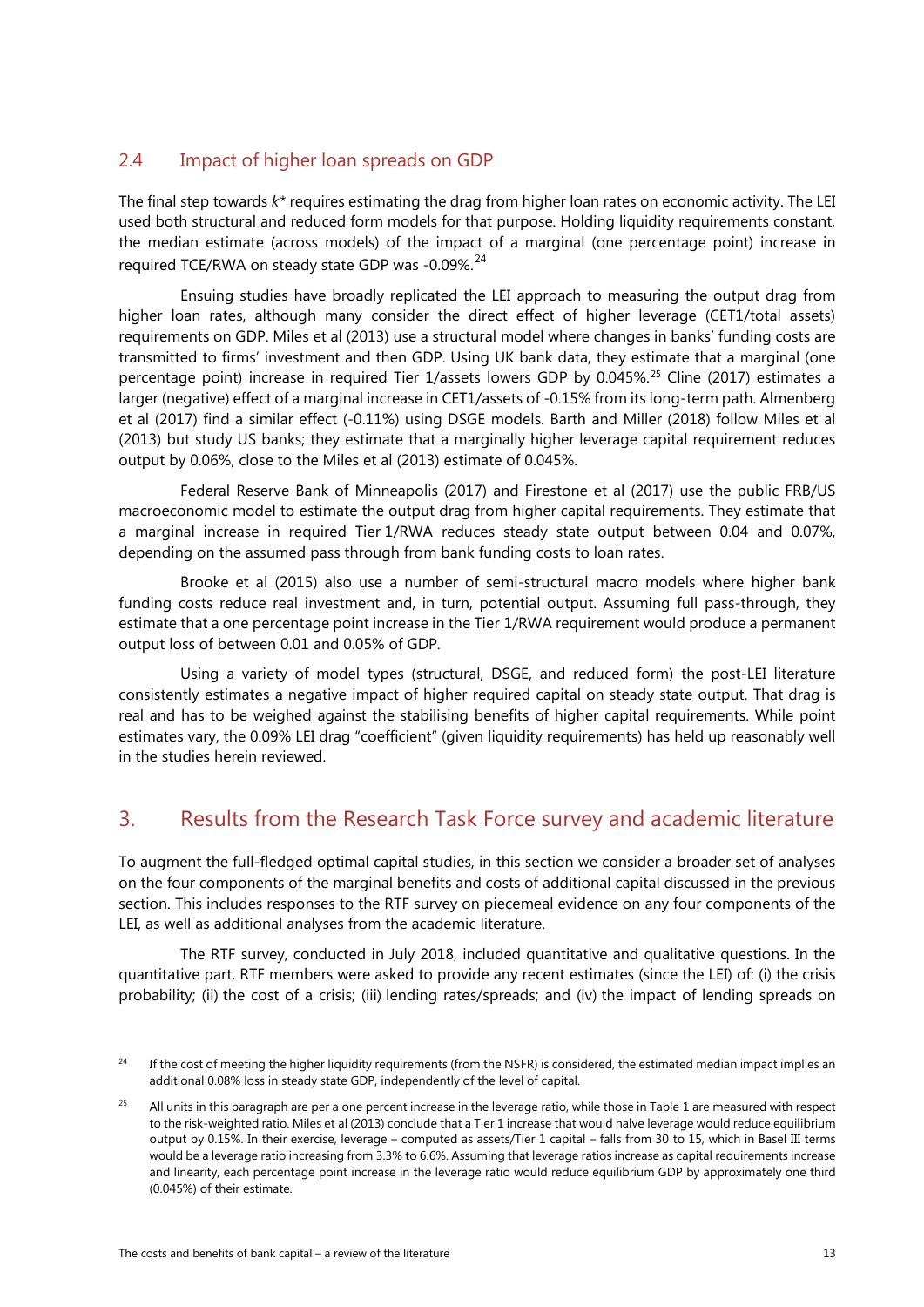GDP. In the qualitative part, RTF members were asked to assess the LEI methodology commenting on any shortcomings and discussing alternative frameworks they may have used to assess the effect of Basel III.

Five respondents (Bank for International Settlements, United Kingdom, Board of Governors of the Federal Reserve System, Federal Reserve Bank of Minneapolis, and Sweden) provided LEI estimates on all four components as discussed above in Section 2 (ie full-fledged optimal capital studies) and several members (France, Germany, Italy, Japan, Norway, Spain, Sweden, Office of the Comptroller of the Currency, Federal Reserve Bank of New York and United Kingdom) submitted estimates on some of the four components, which are referred to here as piecemeal analyses.

Respondents to the quantitative survey provided updated estimates mostly of the impact of a marginal (one percentage point) increase in bank capital ratios on: the probability of a crisis (component (i)) or lending rates/spreads (component (iii)). The left panel in [Graph](#page-17-0) 2 shows the distribution from the survey of estimates of the effect on the crisis probability of six fully-fledged optimal capital studies (including the 2010 LEI) and various academic and central bank studies. For the comparison, the results have been standardised (on a best efforts basis) across the various studies. The responses to the RTF survey are broadly in line with other estimates by central banks (blue), but are slightly higher than those found in the academic literature.

The right panel shows the breakdown of the effects by whether or not the capital ratio is riskbased. A higher risk-based capital ratio appears to have a larger negative effect on the crisis probability than a higher leverage ratio.



<span id="page-17-0"></span>Effect of a one percentage point higher capital ratio on crisis probability

Based on seven RTF survey responses and nine estimates from seven studies (see reference[s \[6\],](#page-26-1) [\[10\],](#page-26-2) [\[12\],](#page-26-3) [\[19\],](#page-27-0) [\[30\],](#page-27-1) [\[37\],](#page-28-0) [\[47\]\)](#page-28-1). In some cases, whether or not the capital ratio is risk-weighted is not specified ("Not available").

Source: Financial Regulation Assessment: Meta Exercise[, stats.bis.org/frame.](https://stats.bis.org/frame)

*TAKEAWAY 1: Central banks tend to report similar or larger crisis prevention effects of bank capitalisation compared with the academic literature. The difference may reflect the fact that the literature tends to measure capital by the leverage ratio, whereas central banks use the risk-based capital ratios which may reflect data availability.* 

The second component of the LEI analysis – the cost of banking crises – is taken as given. Indeed, most studies in the spirit of the BCBS's 2010 LEI typically assume a 63% cumulative GDP loss, as in that study. This estimate tends to be towards the lower bound of the estimates found in the academic literature.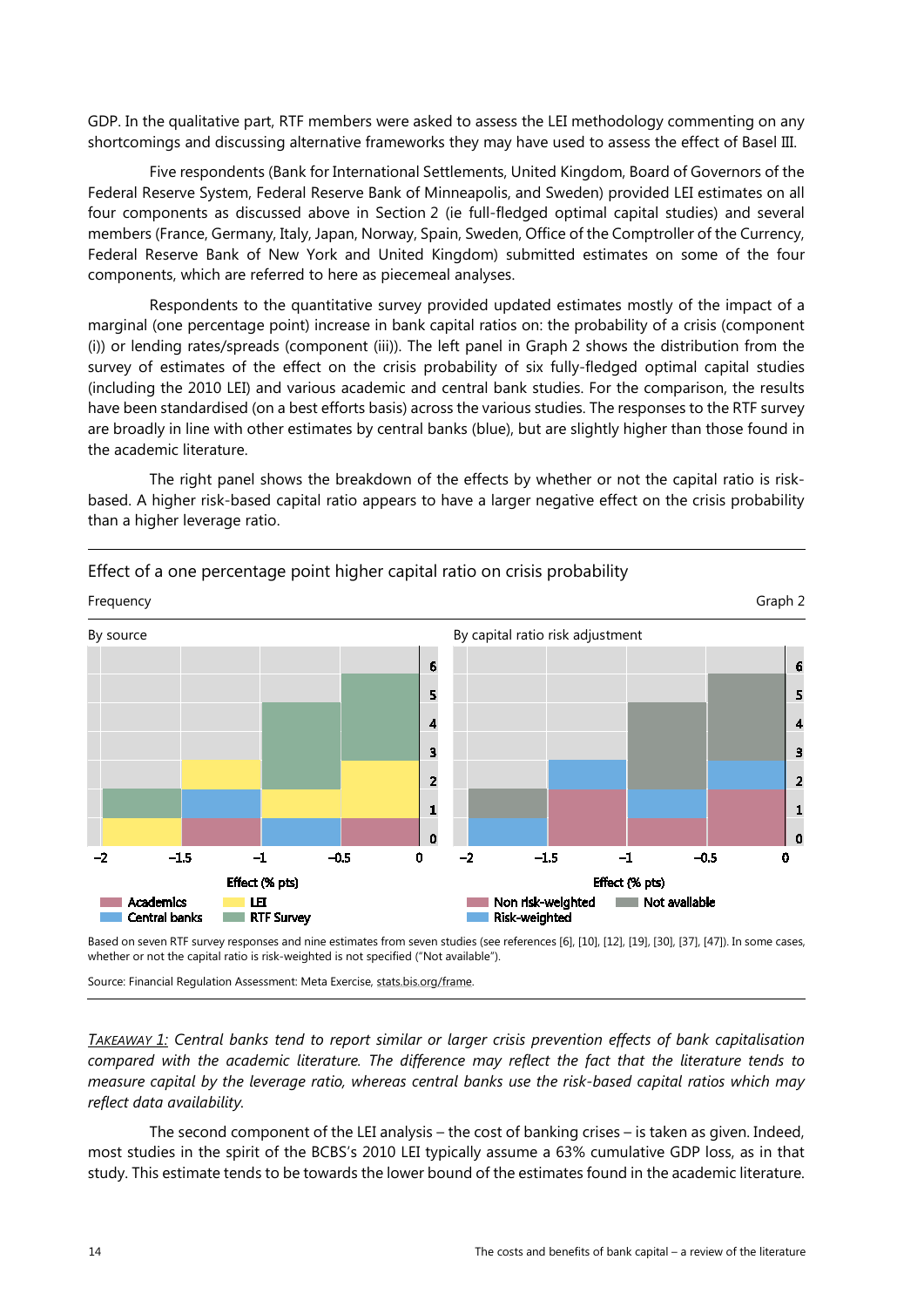[Graph](#page-18-0) 3 shows the distribution of the estimated effect of a one percentage point higher bank capital ratio on bank lending rates. The first notable feature of the distribution is that the estimates are clustered within the 0 to 0.25 percentage point range. Most studies find that a one percentage point increase in the capital ratio, irrespective of whether or not it is risk-based, generates a less than 0.25 percentage point increase in banks' lending rates. Another notable feature is that most of these estimates are from central bank studies, while the few academic studies available find lower estimates.



<span id="page-18-0"></span>Effect of a one percentage point higher capital ratio on bank lending rates

*TAKEAWAY 2: Central banks' estimates of the effect of additional bank capital on lending rates are concentrated in the 0.00 percentage points to 0.25 percentage points range. The few available estimates from academia are slightly lower. Again, this may to some extent be driven by different data sources.*

Studies of the optimal amount of bank capital usually do not provide intermediate estimates of the effect of additional bank capital on banks' funding costs. However, they provide "direct" estimates of the effect on lending rates under some assumptions about: (i) the effects on banks' funding costs, and (ii) how banks' funding costs are passed through to banks' lending rates. The original LEI study makes two conservative assumptions. First, as discussed in Section 2.3, the LEI assumes no MM offset. Second, the LEI approach implicitly assumes that banks fully pass through the increase in their cost of funding through their lending rate.<sup>[26](#page-18-1)</sup>

[Graph](#page-19-0) 4 helps to assess those assumptions. The left panel reports the distribution of estimates from seven academic studies of the effect of a one percentage point increase in bank capital ratios on banks' weighted average cost of capital (WACC). All studies report estimates below 0.15 percentage points, and one reports a negative estimate. In other words, banks' average cost of funding does not seem to be sensitive to their capital. Those results call for a rather large MM offset, certainly larger than the "no-offset" assumption in the 2010 LEI.

<span id="page-18-1"></span><sup>&</sup>lt;sup>26</sup> Other, more recent, LEI studies (see Section 2), are less conservative, assuming that the cost of equity is lower for better capitalised banks, and they therefore find a lower effect of bank capitalisation on banks' overall cost of funding.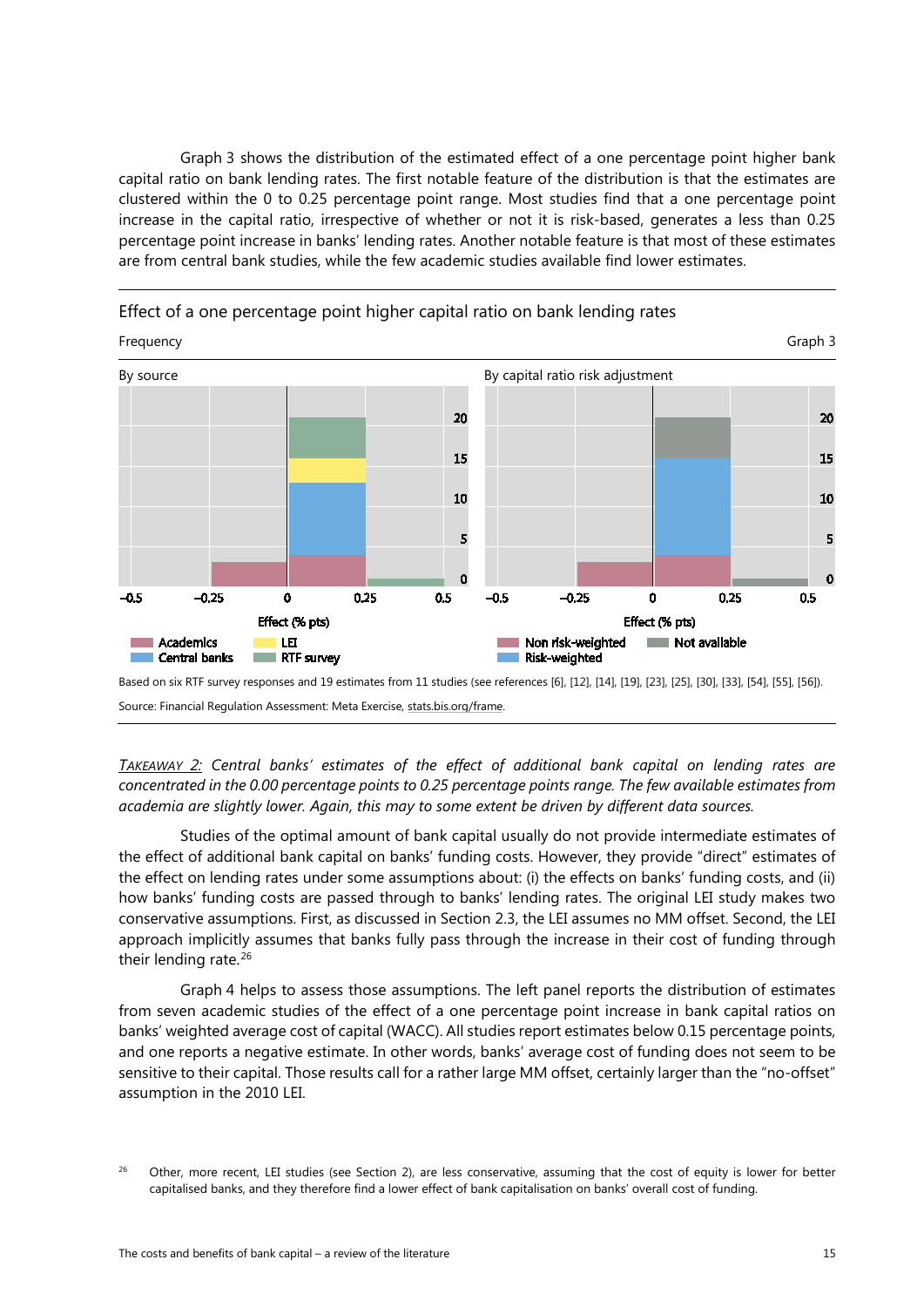

#### <span id="page-19-0"></span>Effect of a one percentage point higher capital ratio on banks' cost of funding and lending rate

Based on six RTF survey responses and 25 estimates from 17 studies (see reference[s \[6\],](#page-26-1) [\[7\],](#page-26-5) [\[10\],](#page-26-2) [\[12\],](#page-26-3) [\[14\],](#page-26-4) [\[19\],](#page-27-0) [\[23\],](#page-27-2) [\[25\],](#page-27-3) [\[30\],](#page-27-1) [\[32\],](#page-27-5) [\[33\],](#page-27-4) [\[38\],](#page-28-2)  [\[40\],](#page-28-3) [\[48\],](#page-28-4) [\[54\],](#page-29-0) [\[55\],](#page-29-1) [\[56\]\).](#page-29-2)

Source: Financial Regulation Assessment: Meta Exercise[, stats.bis.org/frame.](https://stats.bis.org/frame)

The right panel of [Graph](#page-19-0) 4 compares the effect of bank capitalisation on the cost of funding (red) with the effect on lending rates (blue). As noted, most of the estimates for the lending rates come from the recent LEI and central bank studies. Most of the cost-of-funding estimates come from the academic literature. The shift from the red to the blue distributions suggests, implausibly, that changes in the cost of funding are passed through to loan rates more than "one-to-one".

*TAKEAWAY 3: LEI-type studies could be improved if they were to include an analysis of: (i) the effects of bank capitalisation on banks' funding costs, and (ii) how those funding costs are passed onto lending rates.*

Finally, [Graph](#page-20-2) 5 reports the distribution of estimates of the effects of bank capitalisation on bank lending, ie loan quantities. These estimates come exclusively from the academic literature. Indeed, the LEI approach, which focusses on lending rates, does not explicitly calculate the effect of bank capitalisation on bank lending. The results overall point to a small positive effect of bank capitalisation before a crisis on bank lending when there is a crisis. That is, banks that are best capitalised increase their near-term supply of loans relatively more (or reduce their supply by less) compared with other banks, especially during crises (right panel). The evidence is more mixed for higher capital in normal times, despite a larger fraction of studies exhibiting a positive sign.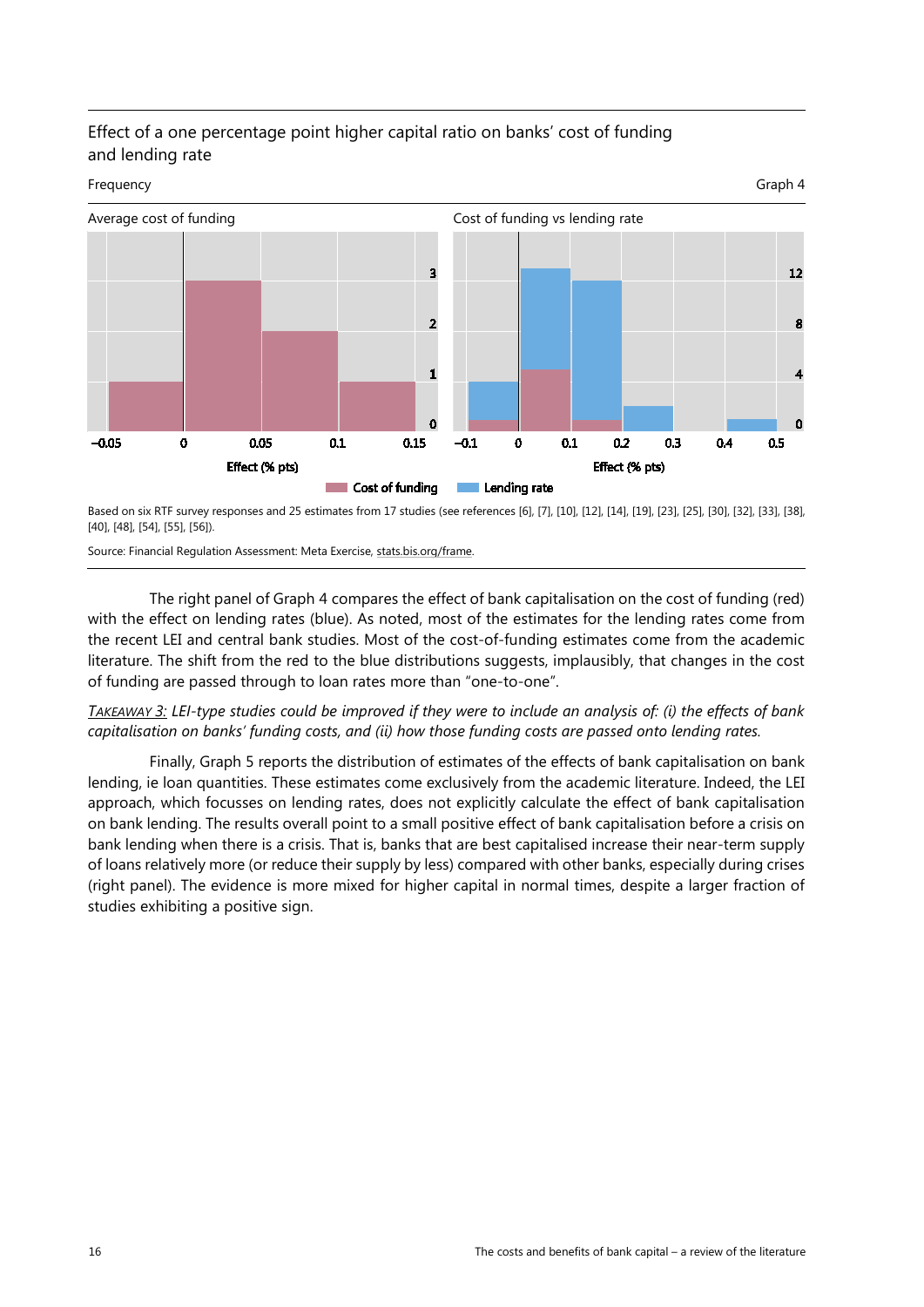

# <span id="page-20-2"></span>Effect of a one percentage point higher capital ratio on the short term growth of bank lending (literature)

*TAKEAWAY 4: In contrast to the academic literature, the LEI focuses on the effect of bank capital on loan rates only. Considering the effects on loan quantities could improve the analysis.*

# <span id="page-20-0"></span>4. Preliminary conclusion and suggestions

This section synthesises the evidence discussed above and assesses implications for *k\**. It also suggests potential improvements for future research.

# <span id="page-20-1"></span>4.1 Assessing the combined evidence

In this section we compare estimates of the components of marginal benefits and marginal costs from the LEI, the optimal capital studies discussed in Section 2, and the piecemeal studies discussed in Section 3 using graphs based on information contained in the studies.<sup>[27](#page-20-3)</sup> Although it seems intuitive, a comparison of marginal benefits and marginal costs at the initial capital level is not sufficient to inform differences in optimal capital levels across studies. It is important to also consider the shape of the marginal curves (see Annex 2). We derive a single curve for each study by averaging estimates based on different, and often binary, ranges of assumptions in that study. Accordingly, and as with Section 2, considerable care is called for in interpreting the cost and benefit curves discussed below.

[Graph](#page-21-0) 6 compares estimates of the economic cost of a crisis across studies. Following the literature, costs are expressed as a percent of GDP, discounted to the present. The cost estimates are drawn flat with respect to capital ratios reflecting that all studies, by assumption, rule out any stability benefits from capital in terms of reducing crisis cost. Not surprisingly, the assumed permanence of the effects of a

<span id="page-20-3"></span><sup>&</sup>lt;sup>27</sup> In some cases, estimates are approximate because values were derived from figures provided in the study. The full range of studies covered in Section 2 could not be included in these charts due to insufficient data availability in the respective studies.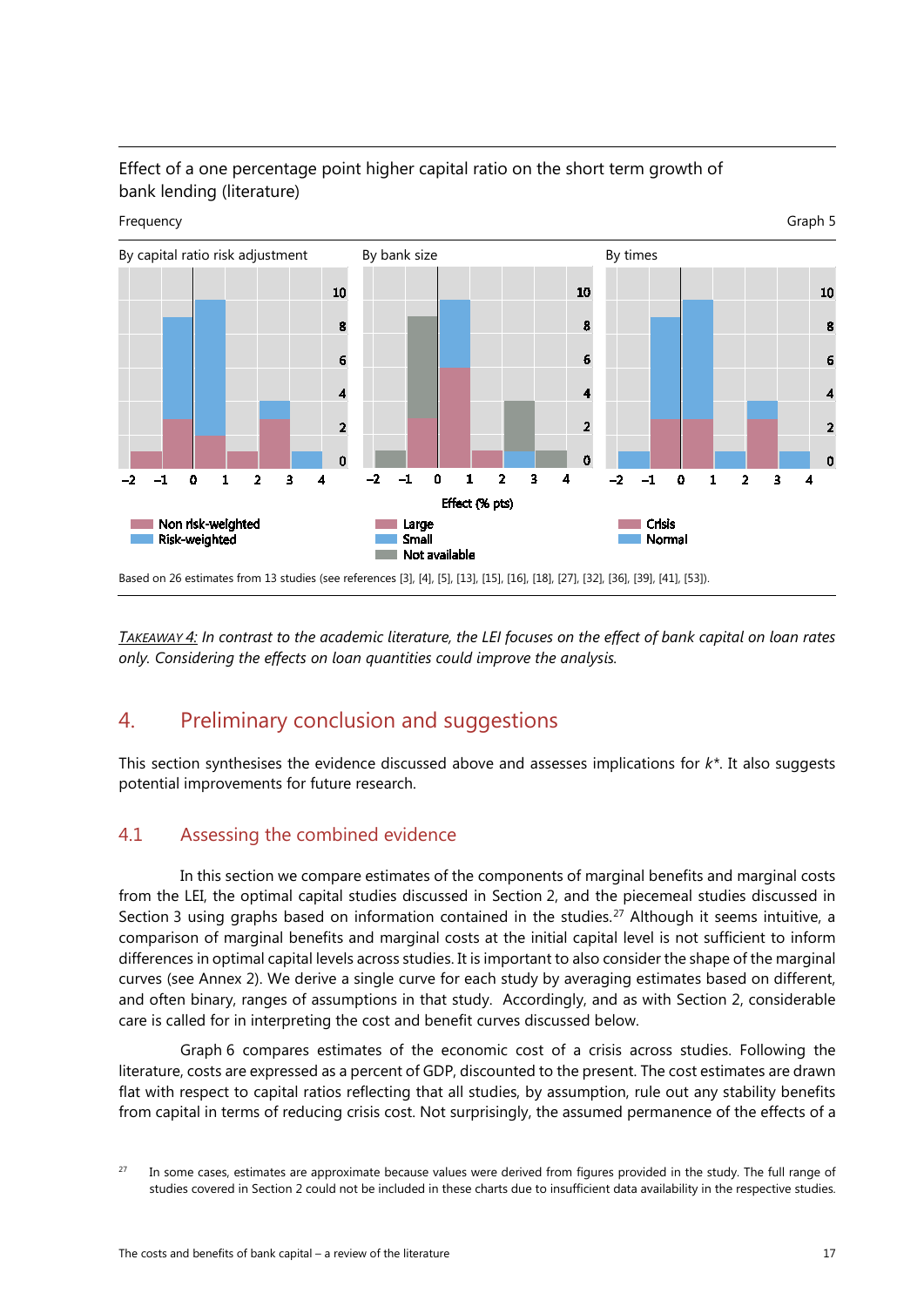<span id="page-21-0"></span>crisis is an important determinant of cost estimates; studies that considered permanent effects of a crisis tended, though not always, to have higher crisis costs. The range of cost estimates in BCBS (2010) is quite wide; the upper bound (assuming permanent effects) and the lower bound (assuming mostly temporary effects) encompass all the other estimates except for the Almenberg (2017), a study based on data from Sweden. The median BCBS (2010) crisis cost estimate of 63% of GDP is well below the average estimate of 98% of GDP for the optimal capital studies.



[Graph](#page-22-0) 7 plots the estimates from various studies of the marginal effect of higher capital on the probability of a crisis occurring. Each point on a curve represents the marginal benefit at that point.<sup>[28](#page-21-1)</sup> Despite differences in the capital ratio studied and the estimation approach (top down or bottom up), all estimate a negative, but diminishing, effect of higher capital ratios on crisis risk. The stability gain from increasing capital ratios from 1% to 2% is larger than the gain from increasing it from 9% to 10%. Even when comparing studies using the same capital ratio, there is considerable variation in the estimated stability gains from increasing the capital ratio over a given range. Moreover, for studies using both top down and bottom up approaches, reduction in crisis probabilities can vary considerably over a given range of capital ratios. Overall, the reduction in crisis probability curve for BCBS (2010) LEI is relatively steep initially and it flattens less as one approaches higher capital levels when compared to the crisis probability curves estimated by other optimal capital studies.

<span id="page-21-1"></span><sup>&</sup>lt;sup>28</sup> The marginal cost and marginal benefit estimates derived from [Table](#page-7-0) 1 would be for the respective initial levels of capital in each study. They cannot be used to infer optimal capital levels as discussed in Annex 2.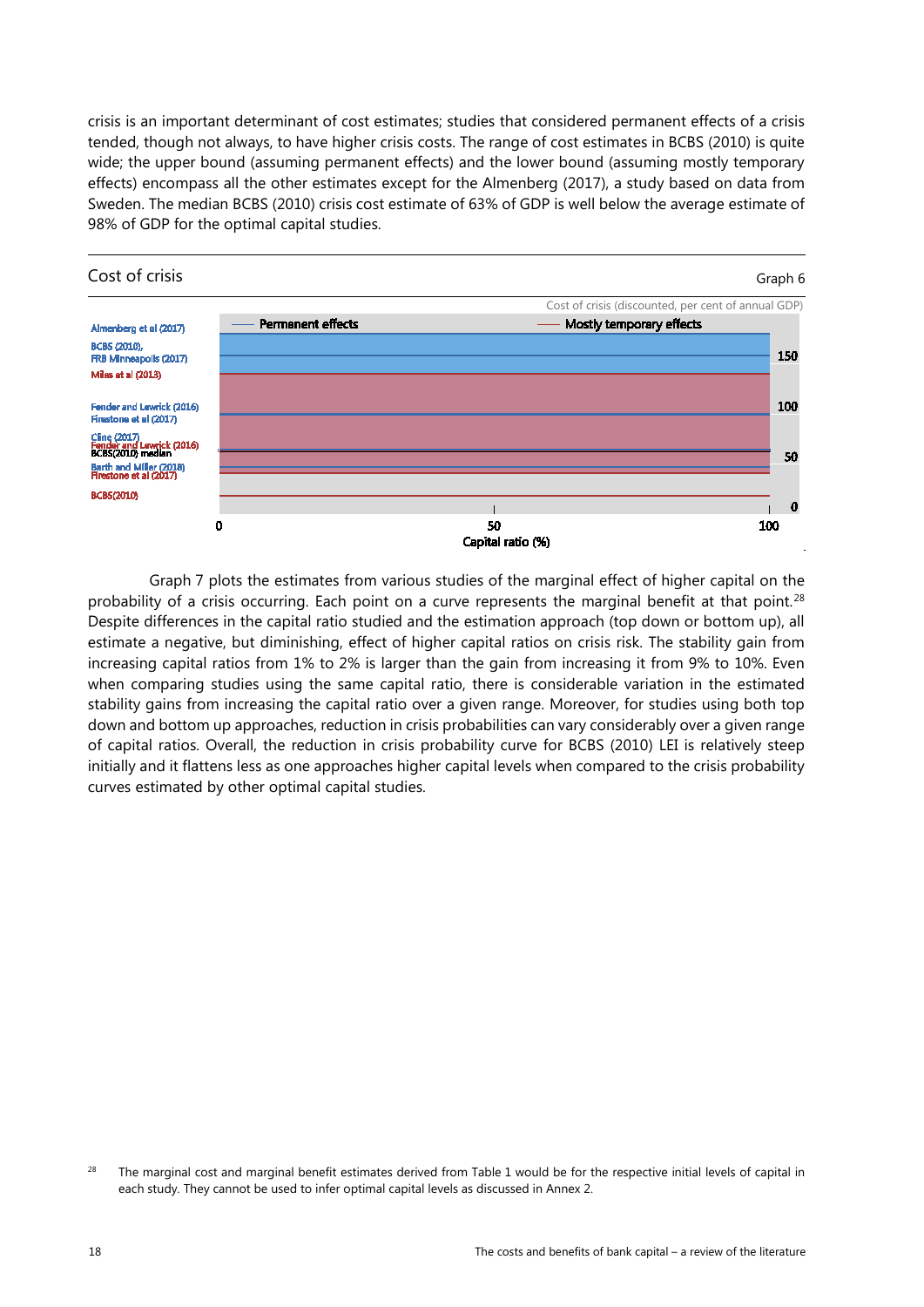<span id="page-22-2"></span><span id="page-22-0"></span>

Turning to marginal costs, [Graph](#page-23-0) 8 summarises the estimates of the economic drag from increasing capital requirements. Recall from Section 2 that studies typically arrive at these estimates by first reckoning the increases in loan spreads from higher capital requirements and then "plugging" those estimates into one or more macroeconomic models.<sup>[29](#page-22-1)</sup> Optimal capital studies generally assume that marginal costs are flat. The range of marginal cost estimates in BCBS (2010) is also wide, again nearly encompassing all other estimates. The MM offset assumed is an important determinant of the difference in marginal cost estimates. The studies with marginal costs above the BCBS (2010) median also used the most conservative MM offset assumption of zero.<sup>[30](#page-22-2)</sup> In contrast, all of the later studies with marginal costs below the BCBS (2010) median, except for Almenberg et al (2017), either assumed or estimated MM offsets in the 30 to 60% range.

<span id="page-22-1"></span><sup>&</sup>lt;sup>29</sup> Increases in loan spreads owing to capital increases used in subsequent LEI studies tended to be lower than the 13 basis points reported in LEI [\(Table](#page-7-0) 1). The mean of 12 basis points for this marginal effect in the piecemeal studies confirms the LEI estimate. (This is the average of standardised estimates reported in FRAME for references [\[14\],](#page-26-4) [\[23\],](#page-27-2) [\[25\],](#page-27-3) [\[33\],](#page-27-4) [\[54\],](#page-29-0) [\[55\]](#page-29-1) an[d \[56\]\)](#page-29-2). We focus on marginal costs here rather than on its components because some studies use macroeconomic models that do not consider loan spreads.

<sup>&</sup>lt;sup>30</sup> Piecemeal studies (see FRAME standardised estimates fo[r \[24\]](#page-27-8) an[d \[44\]\)](#page-28-9) with an average marginal cost of capital equal to 0.10% of GDP are consistent with the median marginal cost of capital used in BCBS (2010). The minimum marginal cost estimate in these piecemeal studies at 0.02% of GDP is in the lower range of those presented in [Graph](#page-23-0) 8.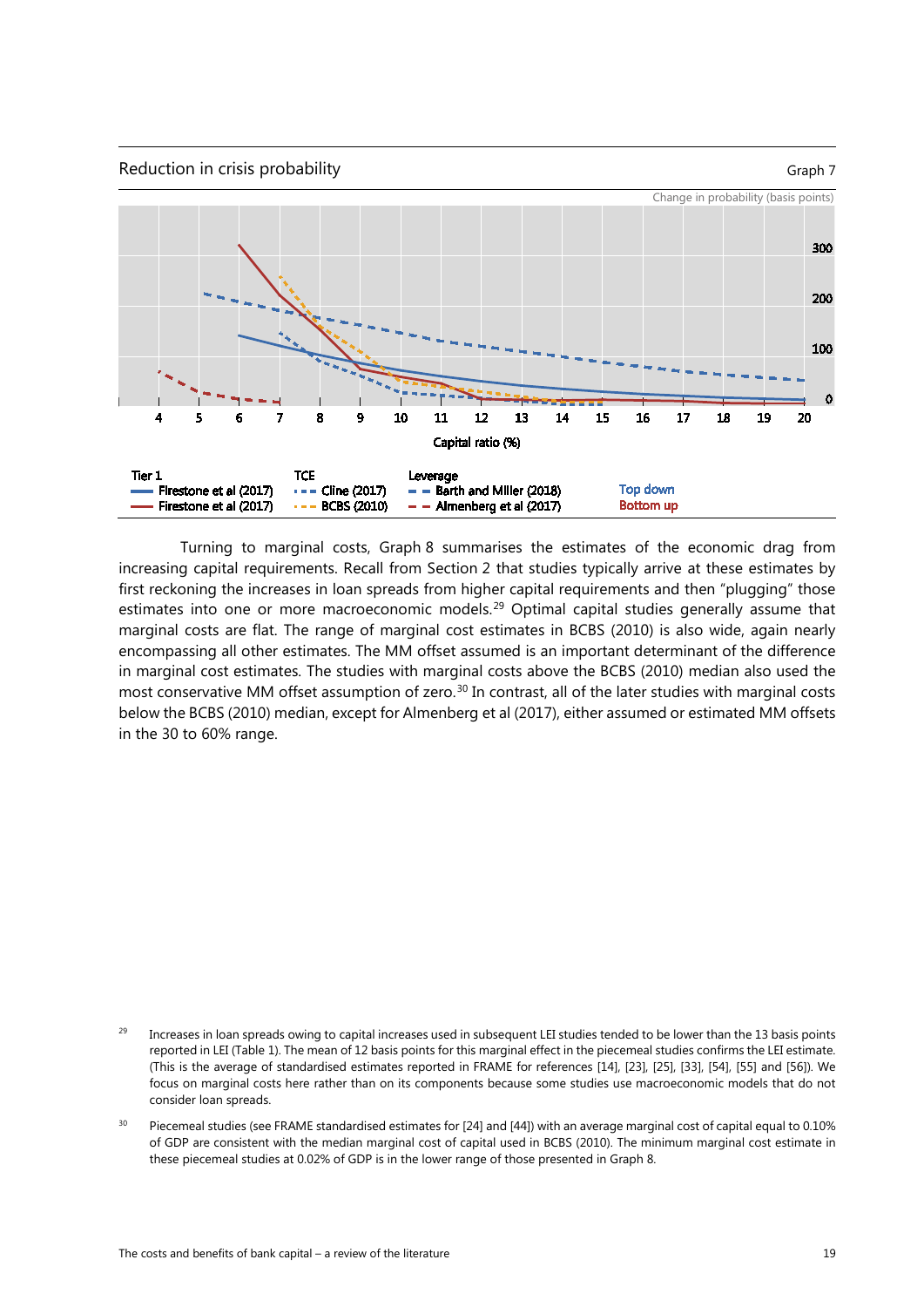

<span id="page-23-0"></span>



Having examined the components in detail, [Graph](#page-24-1) 9 brings them together by calculating estimates of net marginal benefit.<sup>[31](#page-23-1)</sup> For the purpose of comparison, [Graph](#page-24-1) 9 shows the net marginal benefit for BCBS (2010) based on the median estimates for cost of a crisis and marginal costs.

Design choices are important across optimal capital studies. For example, three other optimal capital studies – Miles et al (2013), Fender and Lewrick (2016) and Cline (2017) – are based on estimates from BCBS (2010) for the reduction in crisis probability.[32](#page-23-2) While Fender and Lewrick (2016) base *k*\* estimates on different estimates of both the cost of a crisis and the marginal cost of capital requirements these differences net out so that *k*\* is about the same as BCBS (2010). In contrast, Cline (2017) adjusts the reduction in crisis probability for the unconditional probability of a crisis at the initial capital ratio, which results in a larger change in *k*\*.

Optimal capital studies completed after BCBS (2010) generally estimate *k*\* higher than 10% (the lower bound estimate for BCBS (2010) reported in [Table](#page-7-0) 1). This finding does not appear to be the result of just one design choice, or one component of net marginal benefit. The one study below this 10% threshold, Almenberg et al (2017), estimates an optimal *leverage* ratio around 8%. Using Table A5.1 from BCBS (2010), an 8% leverage ratio translates to a 12% TCE/RWA ratio. Overall, the range of estimates for the theoretically-optimal level of capital requirements – where marginal benefits equal marginal costs – is likely either similar or higher than was originally estimated by the Basel Committee. As such, subsequent optimal capital studies confirm the finding in BCBS (2010) that the benefits exceed the costs of capital over a wide range of capital ratios.

<span id="page-23-1"></span><sup>31</sup> Recall that *net marginal benefits (k) = reduced crisis probability (k) x crisis cost – output drag (loan spreads (k)).* Generally, steeper net marginal benefit curves result in lower *k*\* estimates.

<span id="page-23-2"></span><sup>&</sup>lt;sup>32</sup> As shown in [Table](#page-7-0) 1, Miles et al (2013) do not provide estimates for the reduction in crisis probability. For the purposes of comparison, we use BCBS (2010) estimates i[n Graph](#page-24-1) 9.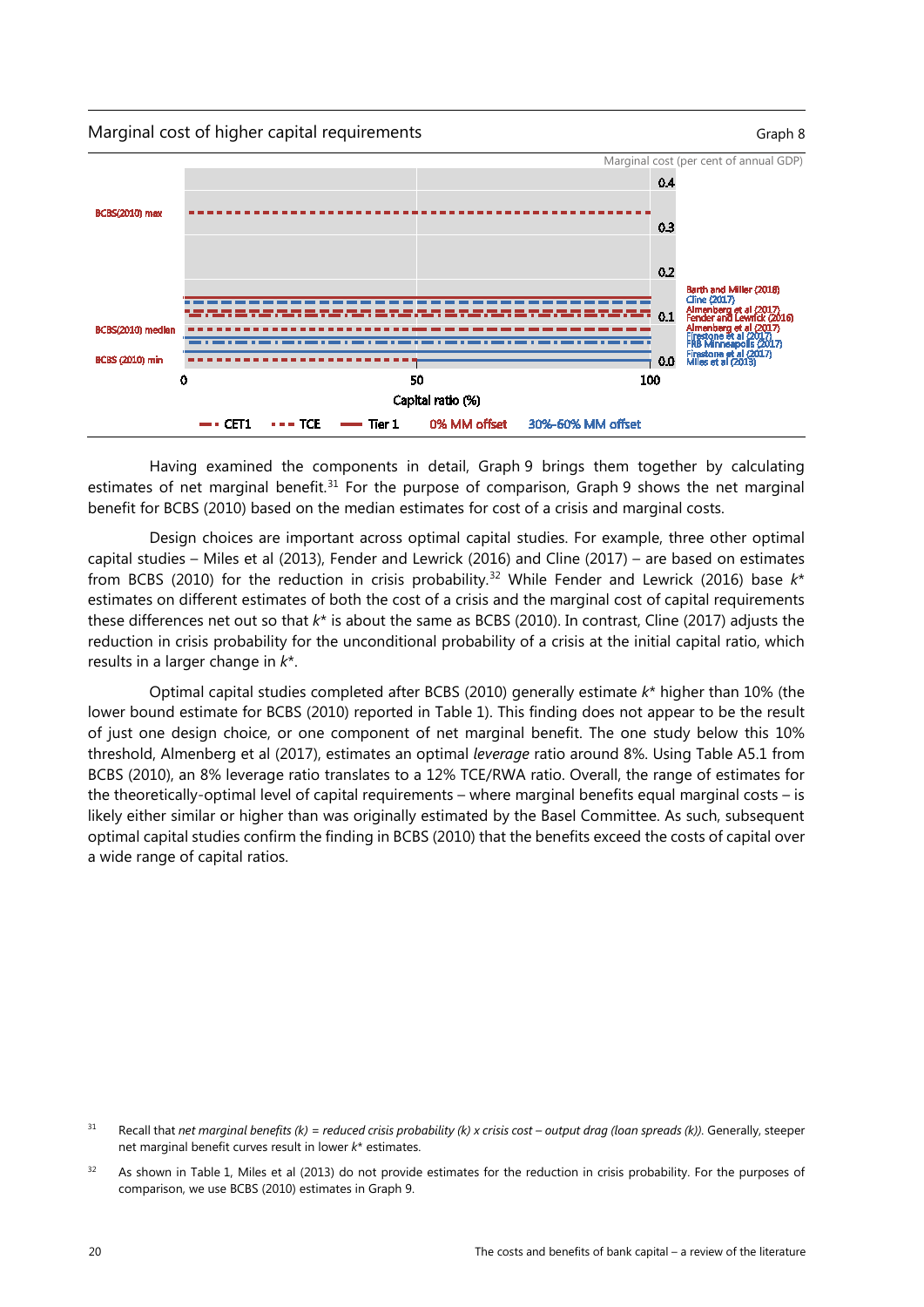<span id="page-24-1"></span>

The above conclusion is however subject to a number of important considerations which have been discussed throughout this paper. First, estimates of optimal capital are sensitive to a number of assumptions and design choices. For example, the literature differs in judgments made about the permanence of crisis effects as well as assumptions about the efficacy of post crisis reforms – such as liquidity regulations and bank resolution regimes – in reducing the probability and costs of future banking crises. In some cases, these judgements can offset the upward tendency in the range of optimal capital. Second, differences in (net) benefit estimates can reflect different conditioning assumptions such as starting levels of capital or default thresholds (the capital ratio at which firms are assumed to fail) when estimating the impact of capital in reducing crisis probabilities.<sup>[33](#page-24-2)</sup> Third, the estimates are based on capital ratios that are measured in different units. For example, some studies provide optimal capital estimates in risk-weighted ratios, others in leverage ratios. And, across the risk-weighted ratio estimates, the definition of capital and RWAs can also differ (TCE or Tier 1 or CET1; Basel II RWAs vs Basel III measures of RWAs). A full standardisation of the different estimates across studies to allow for all of these considerations is not possible on the basis of the information available and lies beyond the scope of this paper. Fourth, the studies differ significantly in assumptions about the efficacy of post crisis reforms – such as liquidity regulations and bank resolution regimes – in reducing the probability and costs of future banking crises. More research would be warranted to assess whether relaxing such assumptions would indeed have a lowering effect on *k\**.

### <span id="page-24-0"></span>4.2 Possible improvements

The foregoing analysis suggests a number of issues that warrant further research. For example, recent refinements associated with identifying crises is promising. Such refinements have the potential to affect estimates of the short- and long-run costs of crises as well as our understanding of how pre-crisis financial conditions affect these costs. Moreover, the identification of crises is important for estimating the relationship between banking system capitalisation and the probability of a crisis, which is likely to depend on real drivers (eg changes in employment) as well as financial drivers (eg bank capital).

<span id="page-24-2"></span><sup>33</sup> Annex 2 shows that using simple means of controlling for different capital ratios, by seeking to measure net benefits for a common capital ratio across studies, can still present difficulties when mapping comparisons of net benefits into conclusions about optimal capital.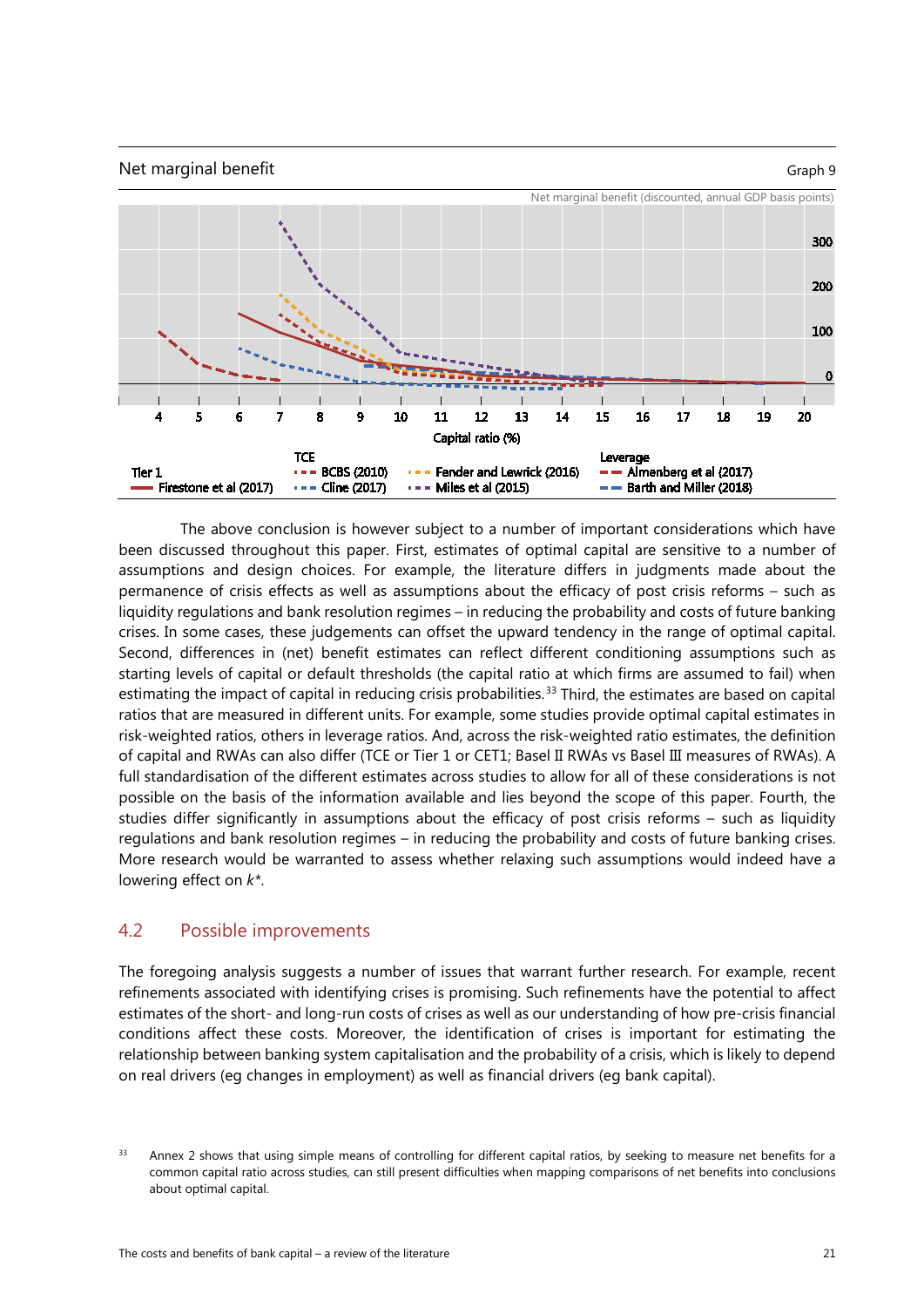Additionally, more research would help ground the Modigliani-Miller offset used in estimating optimal bank capital ratios. While the LEI assumed a zero offset (with the maximum effect of higher capital requirements on bank funding costs), some later studies have used a higher offset (including a full offset with no impact on funding costs). As indicated below in Box B, competition might affect a bank's ability to pass on their higher funding costs to borrowers. Competition from nonbank providers, the ability of borrowers to tap capital markets, and competition in deposit markets could each affect the ability of banks to pass on an increase in their funding costs. Moreover, the preferential tax treatment for debt varies across countries, which could affect the tax subsidy associated with higher capital requirements.

Incorporating the effects of some Basel III reforms into optimal capital estimates will take additional time. For example, the effects of higher capital and liquidity requirements and countercyclical capital buffers on the amplitude of "normal" business cycles is important for understanding potential benefits of such reforms during non-crisis periods. Moreover, some of the benefits of other reforms such as enhanced resolution regimes and TLAC may be estimated with greater confidence after they are crisistested. One possible answer might be to investigate the results provided by dynamic general equilibrium models, developed after the LEI, and which have been designed to compute the net benefits of capital requirements.

Box B

#### Competition and regulatory reform interactions

The LEI and later studies did not consider how competition among banks and from non-bank lenders might affect *k\**. Competition matters as it is a key determinant of banks' ability to pass on higher funding costs to borrowers and the resulting drag on economic activity, and competition may directly affect financial stability.

In more competitive markets, banks' narrower margins offer less scope to absorb regulatory costs imposed across the sector. In less competitive markets, banks with market power can absorb (at least partly) regulatory costs through lower profits. In fact, full pass-through would not be profit maximising for a firm with market power. O

Banks also compete head-to-head for borrowers with non-bank intermediaries (insurance and finance companies, peer-to-peer lenders, etc) and directly with bond markets for large corporate borrowers. More intense competition from these non-bank lenders means lower pass-through of bank costs to loan rates and a smaller resulting drag on output.

Competition can have differential impacts across sectors and economies with different financial structures. Small and medium-sized enterprises (SME) may find access to bond markets limited and are 'captured' by the banks. Banks may be able to pass costs through to SME lending to a greater extent than for large corporates, who have better access to bond markets. Likewise, banks operating in more "bank-centric" economies with fewer non-bank funding sources may have greater ability to pass through costs. All else the same, the drag from higher capital requirements or other reforms in more bank-centric economies will be higher.

Just as differences in the degree of competition may influence optimal capital, regulatory reforms may also affect competition. For example, the implicit subsidy for too-big-to-fail (TBTF) banks reduced their funding costs and provided a competitive advantage vis-à-vis smaller banks. Reforms that reduce that funding advantage can heighten competition faced by TBTF banks. That said, competition may be diminished where the costs of regulatory reforms fall disproportionately on smaller banks or banks facing higher external funding costs.

Overall, the influence of competition on optimal capital ratios, though difficult to assess, bears consideration. Ignoring it, as the LEI and later studies have, adds to the uncertainty surrounding the estimates and may present a margin for improvement.

 A firm with market power sets prices where demand is price elastic, so if a bank raised loan prices to fully reflect funding costs, then marginal revenue would fall below marginal cost and profits would decline. See Varian (1992). © If banks raise loan rates, however, nonbank competitors may as well. <sup>3</sup> Competition may also indirectly influence  $k^*$  by its effect on financial stability but whether increased competition increases or decreases financial stability is much debated both theoretically and empirically. See Martinez-Miera and Repullo (2010) for example. Zigraiova and Havranek (2016) review empirical studies in this literature and finds little interplay between competition and stability.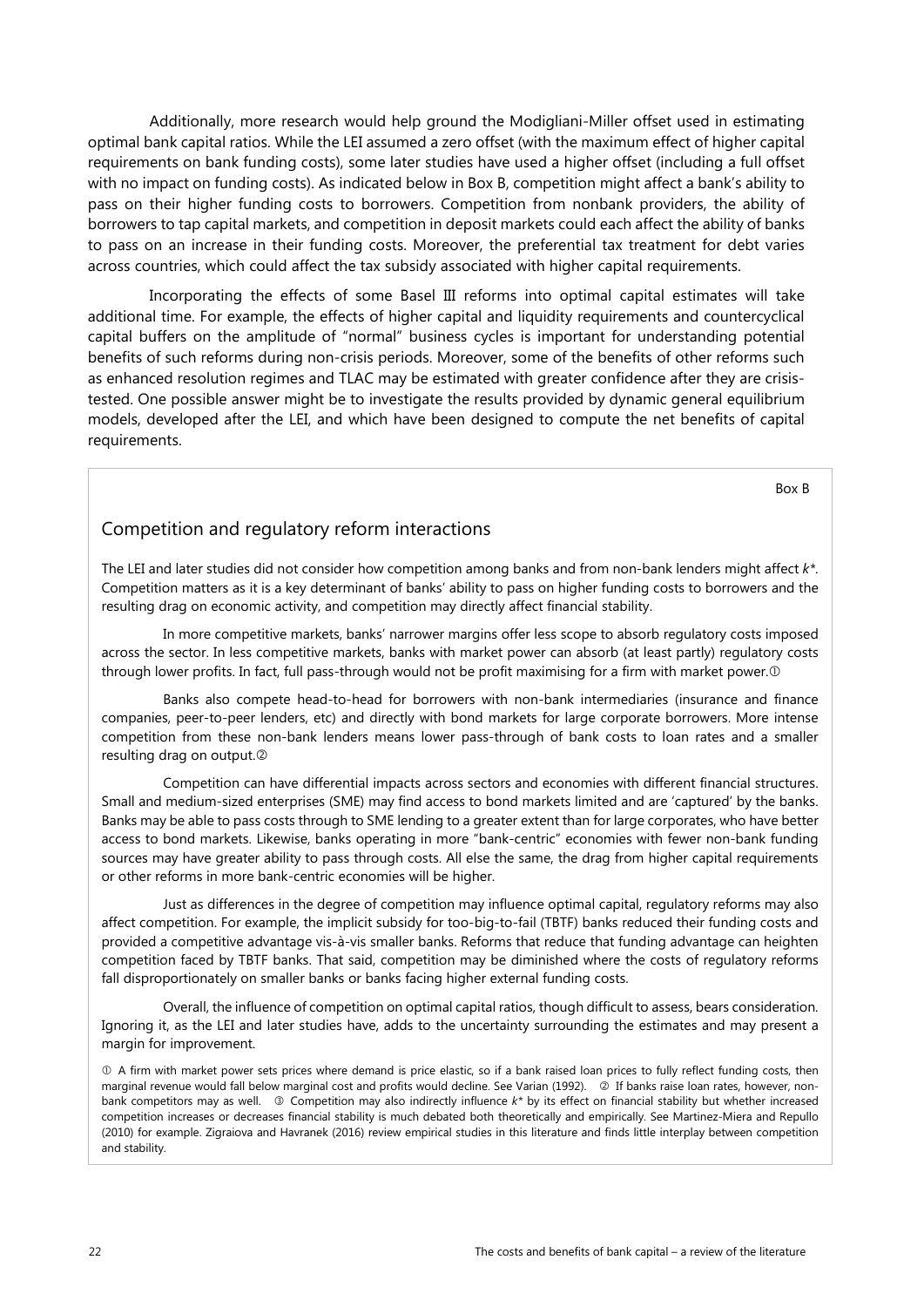# <span id="page-26-0"></span>References

- [1] Admati, A R, [P M DeMarzo,](https://www.gsb.stanford.edu/faculty-research/faculty/peter-m-demarzo) M Hellwig and [P Pfleiderer](https://www.gsb.stanford.edu/faculty-research/faculty/paul-pfleiderer) (2013): "Fallacies, irrelevant facts, and myths in the discussion of capital regulation: why bank equity is not expensive", Stanford Business School, Working Paper No. 2065.
- [2] Aikman, D, A Haldane, M Hinterschweiger and S Kapadia (2018): "Rethinking Financial Stability", Bank of England Working Paper 712.
- <span id="page-26-6"></span>[3] Aiyar, S, C W Calomiris, J Hooley, Y Korniyenko and T Wieladek (2014): "The international transmission of bank capital requirements: Evidence from the UK", *Journal of Financial Economics,*  vol 113 (3), pp 368–82.
- <span id="page-26-7"></span>[4] Aiyar, S, C W Calomiris and T Wieladek (2014): "Does macro-prudential regulation leak? Evidence from a UK Policy Experiment", *Journal of Money, Credit and Banking*, vol 46 (1), pp 181–214.
- <span id="page-26-8"></span>[5] - — (2016): "How does credit supply respond to monetary policy and bank minimum capital requirements?", *European Economic Review*, vol 82, pp 142–65.
- <span id="page-26-1"></span>[6] Almenberg, J, M Andersson, D Buncic, C Cella, P Giordani, A Grodecka, K Roszbach and G Söderberg (2017): "Appropriate capital ratios in major Swedish banks – new perspectives", Sveriges Riksbank Staff Memo, May, [archive.riksbank.se/Documents/Rapporter/Staff%20memo/](http://archive.riksbank.se/Documents/Rapporter/Staff%20memo/Staff_memo_170519_eng.pdf) [Staff\\_memo\\_170519\\_eng.pdf.](http://archive.riksbank.se/Documents/Rapporter/Staff%20memo/Staff_memo_170519_eng.pdf)
- <span id="page-26-5"></span>[7] [Baker, M and J Wurgler \(2013\)](http://people.stern.nyu.edu/jwurgler/papers/Bank%20Capital%20Regulation.pdf): "Would stricter capital requirements raise the cost of capital? Bank Capital Regulation and the Low Risk Anomaly", New York University Stern Business School Working Paper, March, [people.stern.nyu.edu/jwurgler/papers/Bank%20Capital%20](http://people.stern.nyu.edu/jwurgler/papers/Bank%20Capital%20Regulation.pdf) [Regulation.pdf.](http://people.stern.nyu.edu/jwurgler/papers/Bank%20Capital%20Regulation.pdf)
- [8] Bank for International Settlements (2015): "Assessing the economic costs and benefits of TLAC implementation", November, [www.bis.org/publ/othp24.pdf.](https://www.bis.org/publ/othp24.pdf)
- [9] Barrell, R, E P Davis, T Fic, D Holland, S Kirby and I Liadze (2009): "Optimal regulation of bank capital and liquidity: how to calibrate new international standards", Bank of England.
- <span id="page-26-2"></span>[10] Barth, J R and S M Miller (2018): "Benefits and costs of a higher bank leverage ratio", *Journal of Financial Stability*, vol 38, pp 37-52.
- [11] Basel Committee on Banking Supervision (1999): "Capital requirements and bank behaviour: the impact of the Basle Accord", *Basle Committee on Banking Supervision Working Papers*, April, [www.bis.org/publ/bcbs\\_wp1.htm.](https://www.bis.org/publ/bcbs_wp1.htm)
- <span id="page-26-3"></span>[12] —— (2010): "An assessment of the long-term economic impact of stronger capital and liquidity requirements", August, [www.bis.org/publ/bcbs173.htm.](https://www.bis.org/publ/bcbs173.htm)
- <span id="page-26-9"></span>[13] Behn, M, R Haselmann and P Wachtel (2016): "Procyclical capital regulation and lending", *The Journal of Finance*, vol 71 (2), pp 919–956.
- <span id="page-26-4"></span>[14] [Benetton, M, P Eckley, N Garbarino, L Kirwin and G Latsi \(2017\): "Capital requirements and](https://www.dropbox.com/s/0nu9zjbt60hgorx/BenettonEtAl_WP_2017.pdf?dl=0)  [mortgage pricing: Evidence from Basel II",](https://www.dropbox.com/s/0nu9zjbt60hgorx/BenettonEtAl_WP_2017.pdf?dl=0) mimeo.
- <span id="page-26-10"></span>[15] Bernanke, B S and C Lown (1991): "The credit crunch", *Brookings Paper on Economic Activity* (2), pp 205–239.
- <span id="page-26-11"></span>[16] Berrospide, J M and R M Edge (2010): "The effects of bank capital on lending: What do we know, and what does it mean?", *International Journal of Central Banking*, vol 6 (4), pp 5–54.
- [17] Bordo, M, B Eichengreen, D Klingebiel and M S Martinez-Peria (2001) "Financial crisis-lessons from the last 120 years", *Economic Policy*, 16 (32), pp 51–82.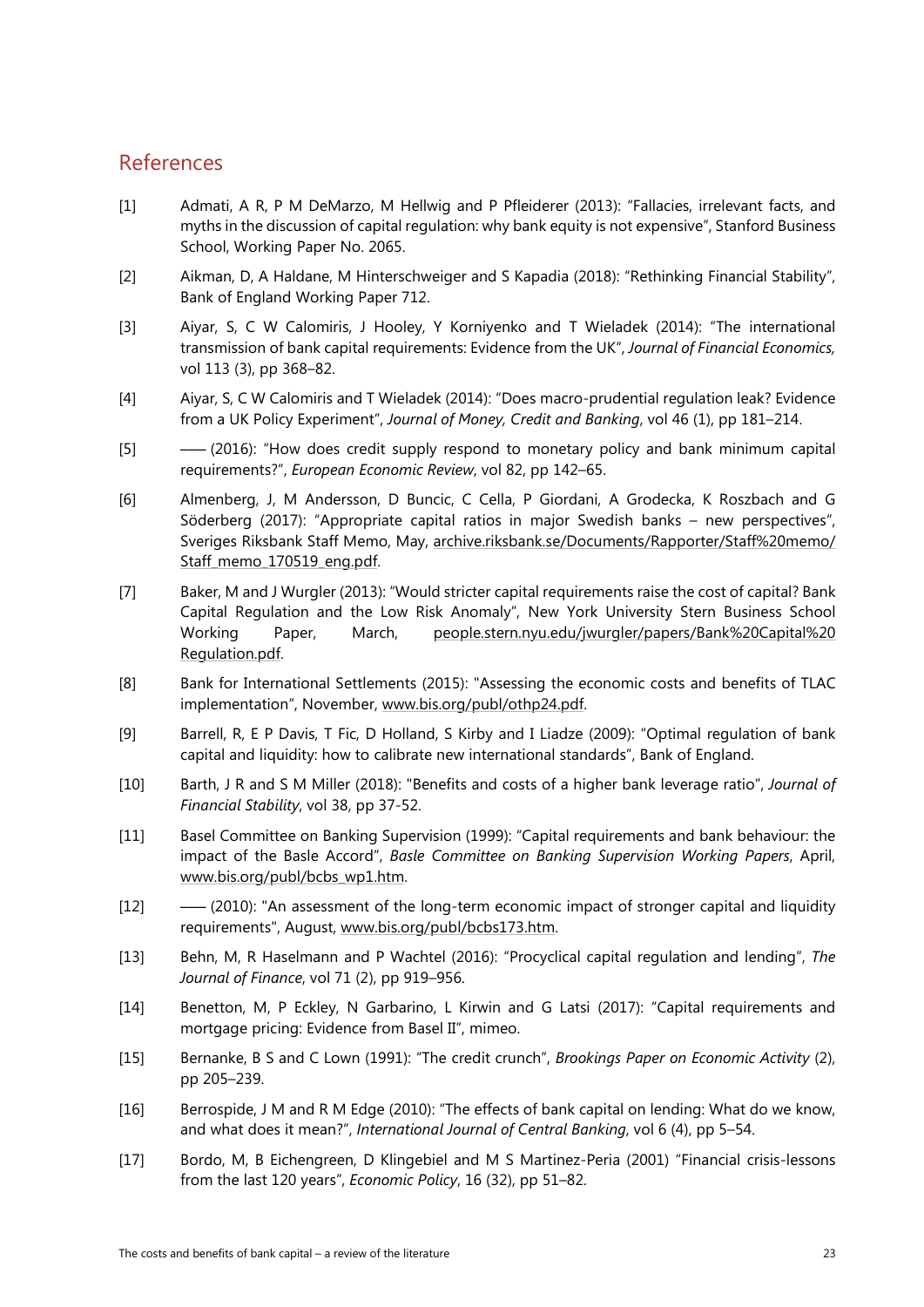- <span id="page-27-6"></span>[18] Bridges, J, D Gregory, M Nielsen, S Pezzini, A Radia and M Spaltro (2014): "The impact of capital requirements on bank lending", *Bank of England Working Paper* no 486, February, [papers.ssrn.com/sol3/papers.cfm?abstract\\_id=2388773.](https://papers.ssrn.com/sol3/papers.cfm?abstract_id=2388773)
- <span id="page-27-0"></span>[19] Brooke, M, O Bush, R Edwards, J Ellis, B Francis, R Harimohan, K Neiss and C Siegert (2015): "Measuring the macroeconomic costs and benefits of higher UK bank capital requirements", *Bank of England Financial Stability Paper* no 35, December, [www.bankofengland.co.uk/-/media/](https://www.bankofengland.co.uk/-/media/boe/files/financial-stability-paper/2015/measuring-the-macroeconomic-costs-and-benefits-of) [boe/files/financial-stability-paper/2015/measuring-the-macroeconomic-costs-and-benefits-of.](https://www.bankofengland.co.uk/-/media/boe/files/financial-stability-paper/2015/measuring-the-macroeconomic-costs-and-benefits-of)
- [20] Carlson, M, H Shan and M Warusawitharana (2013): "Capital ratios and bank lending: A matched bank approach", *Journal of Financial Intermediation*, vol 22 (4), pp 663–687.
- [21] Cline, W R (2017): *The right balance for banks: Theory and evidence on optimal capital requirements,* Columbia University Press.
- [22] Cochrane, J (2017): "Capital Cause and Effect", Blog, April[, johnhcochrane.blogspot.com/2017/04/](https://johnhcochrane.blogspot.com/2017/04/capital-cause-and-effect.html) [capital-cause-and-effect.html.](https://johnhcochrane.blogspot.com/2017/04/capital-cause-and-effect.html)
- <span id="page-27-2"></span>[23] Cosimano, T D and D S Hakura (2011): "Bank behavior in response to Basel III: A cross-country analysis", *IMF Working Paper* 11/119, May[, www.imf.org/external/pubs/ft/wp/2011/wp11119.pdf.](https://www.imf.org/external/pubs/ft/wp/2011/wp11119.pdf)
- <span id="page-27-8"></span>[24] Covas, F and J Driscoll (2014): "Bank liquidity and capital regulation in general equilibrium", FEDS no 2014–85.
- <span id="page-27-3"></span>[25] Dagher, J, G Dell'Arriccia, L Laeven, L Ratnovski and H Tong (2016): "Benefits and costs of bank capital", *IMF Staff Discussion Note* 16/04, March, [www.imf.org/external/pubs/ft/sdn/2016/](https://www.imf.org/external/pubs/ft/sdn/2016/sdn1604.pdf) [sdn1604.pdf.](https://www.imf.org/external/pubs/ft/sdn/2016/sdn1604.pdf)
- [26] de Ramon, S, Z Iscenko, M Osborne, M Staughan and P Andrews (2012): "Measuring the impact of prudential policy on the macroeconomy: A practical application to Basel III and other responses to the financial crisis", Financial Services Authority Occasional Paper, n°42.
- <span id="page-27-7"></span>[27] Dell'Arriccia, G, L Laeven and G A Suarez (2017): "Bank leverage and monetary policy's risk-taking channel: Evidence from the United States", *The Journal of Finance*, vol 72 (2), pp 613–654.
- [28] Federal Reserve Bank of Minneapolis (2017): "The Minneapolis plan to end too big to fail", December, [www.minneapolisfed.org/~/media/files/publications/studies/endingtbtf/the](http://www.minneapolisfed.org/%7E/media/files/publications/studies/endingtbtf/the-minneapolis-plan/%E2%80%8Cthe-minneapolis-plan-to-end-too-big-to-fail-final.pdf?la=en)[minneapolis-plan/the-minneapolis-plan-to-end-too-big-to-fail-final.pdf?la=en.](http://www.minneapolisfed.org/%7E/media/files/publications/studies/endingtbtf/the-minneapolis-plan/%E2%80%8Cthe-minneapolis-plan-to-end-too-big-to-fail-final.pdf?la=en)
- [29] Fender, I and U Lewrick (2016): "Adding it all up: The macroeconomic impact of Basel III and outstanding reform issues", *BIS Working Papers* no 591, November, [www.bis.org/publ/](https://www.bis.org/publ/work591.pdf) [work591.pdf.](https://www.bis.org/publ/work591.pdf)
- <span id="page-27-1"></span>[30] Firestone, S, A Lorenc and B Ranish (2017): "An empirical economic assessment of the costs and benefits of bank capital in the US", *Finance and Economics Discussion Series* 2017-034, Board of Governors of the Federal Reserve System, March, [doi.org/10.17016/FEDS.2017.034.](https://doi.org/10.17016/FEDS.2017.034)
- [31] Furceri, D and A Mourougane (2012): "The effect of financial crises on potential output from OECD countries", *Journal of Macroeconomics*, vol 34 (3), pp 822–832.
- <span id="page-27-5"></span>[32] Gambacorta, L and H S Shin (2018): "Why bank capital matters for monetary policy", *Journal of Financial Intermediation*, vol 25 (B), pp 17–29.
- <span id="page-27-4"></span>[33] Glancy, D and R J Kurtzman (2018): "How do capital requirements affect loan rates? Evidence from High Volatility Commercial Real Estate", Board of Governors of the Federal Reserve System, July, [papers.ssrn.com/sol3/papers.cfm?abstract\\_id=3202509.](https://papers.ssrn.com/sol3/papers.cfm?abstract_id=3202509)
- [34] Homar, T and S J G v Wijnbergen (2017): "Bank recapitalization and economic recovery after financial crises", *Journal of Financial Intermediation*, vol 32, pp 16–28.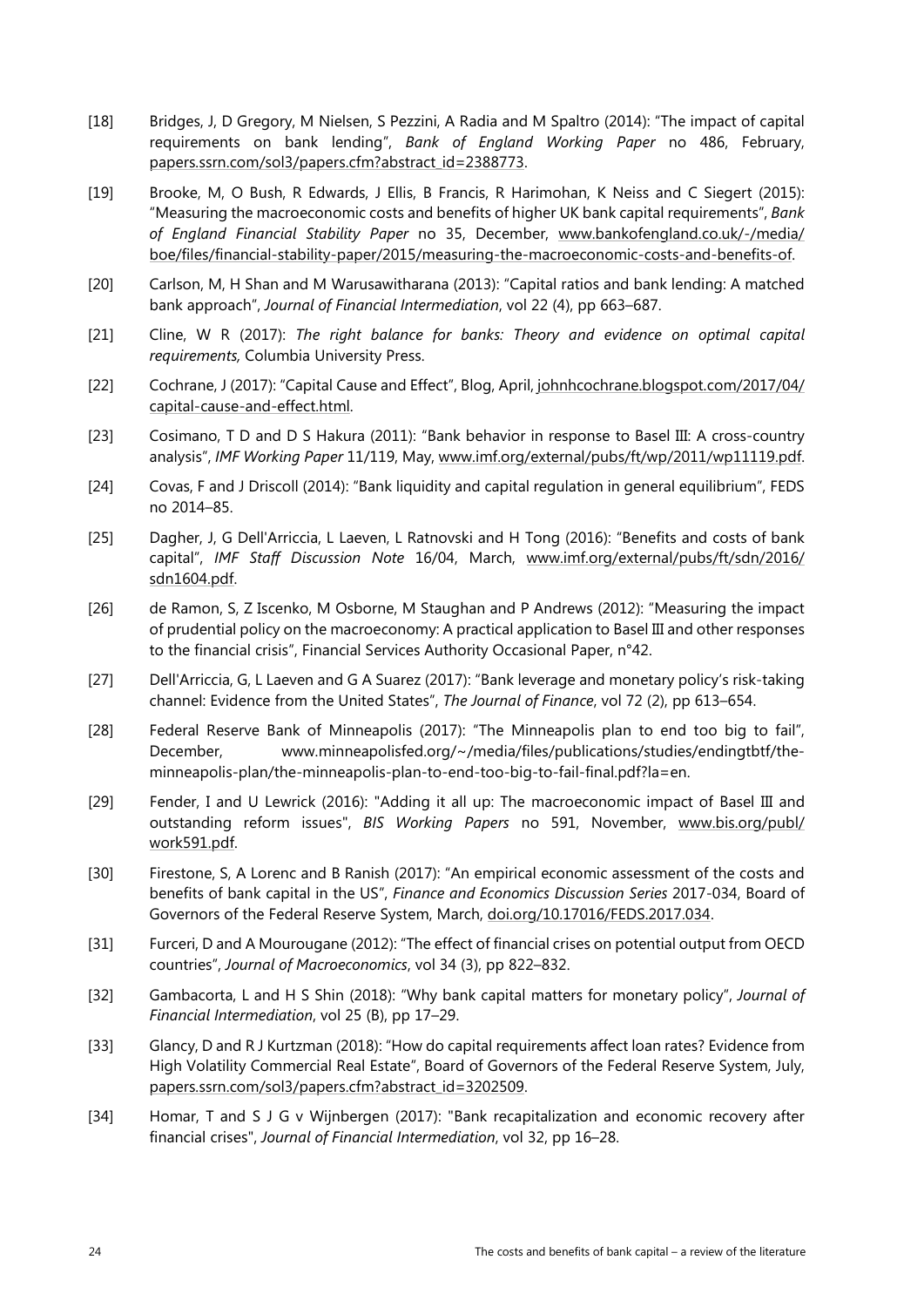- [35] International Monetary Fund (2018): "The Global Recovery 10 Years after the 2008 Financial Meltdown", *World Economic Outlook*, Chapter 2, October, pp 71–100.
- <span id="page-28-5"></span>[36] Iyer, R, J-L Peydro, S da-Rocha-Lopes and A Schoar (2014): "Interbank liquidity crunch and the firm credit crunch: Evidence from the 2007-2009 crisis", *The Review of Financial Studies*, vol 27 (1), pp 347–372.
- <span id="page-28-0"></span>[37] Jorda, O, B Richter, M Schularick and A Taylor (2017): "Bank capital redux: solvency, liquidity, and crisis", *NBER Working Paper* no 23287, March.
- <span id="page-28-2"></span>[38] Junge, G and P Kugler (2013): "Quantifying the impact of higher capital requirements on the Swiss economy", *Swiss Journal of Economics and Statistics*, vol (149), July.
- <span id="page-28-6"></span>[39] Kapan, T and C Miniou (2018): "Balance sheet strength and bank lending: evidence from the global financial crisis", *Journal of Banking and Finance*, vol 92, pp 35–50.
- <span id="page-28-3"></span>[40] Kashyap, A, J Stein and S Hanson (2010): "An analysis of the impact of "substantially heightened" capital requirements on large financial institutions", [faculty.chicagobooth.edu/anil.kashyap/](http://faculty.chicagobooth.edu/anil.kashyap/research/papers/an_analysis_of_the_impact_of_substantially_heightened-Capital-Requirements-on-Financial-Institutions.pdf) [research/papers/an\\_analysis\\_of\\_the\\_impact\\_of\\_substantially\\_heightened-Capital-Requirements](http://faculty.chicagobooth.edu/anil.kashyap/research/papers/an_analysis_of_the_impact_of_substantially_heightened-Capital-Requirements-on-Financial-Institutions.pdf)[on-Financial-Institutions.pdf.](http://faculty.chicagobooth.edu/anil.kashyap/research/papers/an_analysis_of_the_impact_of_substantially_heightened-Capital-Requirements-on-Financial-Institutions.pdf)
- <span id="page-28-7"></span>[41] Kim, D and W Sohn (2017): "The effect of bank capital on lending: Does liquidity matter?", *Journal of Banking and Finance*, vol 77, pp 95–107.
- [42] Laeven, L and F Valencia (2008): "Systemic banking crises: a new database", *IMF Working Paper*, no WP/08/224, [www.imf.org/external/pubs/ft/wp/2008/wp08224.pdf.](https://www.imf.org/external/pubs/ft/wp/2008/wp08224.pdf)
- [43] ‒‒‒ (2012): "Systemic banking crises database: an update", *IMF Working Paper*, no WP/12/163, [www.imf.org/external/pubs/ft/wp/2012/wp12163.pdf.](https://www.imf.org/external/pubs/ft/wp/2012/wp12163.pdf)
- <span id="page-28-9"></span>[44] Locarno, A (2011): "The macroeconomic impact of Basel III on the Italian economy", Banca d'Italia Working Papers, no 88, February.
- [45] Martinez-Miera, D and R Repullo (2010): "Does competition reduce the risk of bank failure?", *Review of Financial Studies*, vol 23 (10), pp 3638–64.
- [46] Mayes, D and H Stremmel (2014): "The effectiveness of capital adequacy measures in predicting bank distress", SUERF Studies, n. 2014/1.
- <span id="page-28-1"></span>[47] Mikkelsen, J and J Pedersen (2017): "A cost-benefit analysis of capital requirements for the Danish economy", *Danmarks Nationalbank Working Paper* no 123, December.
- <span id="page-28-4"></span>[48] Miles, D, J Yang and G Marcheggiano (2013): "Optimal bank capital", *Economic Journal*, vol 123, pp 1–37, March.
- [49] Reinhart, C M and K S Rogoff (2008): "This time is different: a panoramic view of eight centuries of financial crisis", NBER Working Paper 13882.
- [50] ‒‒‒ (2009): "The aftermath of financial crises", *American Economic Review*, vol 99, pp 466–72.
- [51] Romer, C D and D H Romer (2017a): "New evidence on the impact of financial crises in advanced countries", *American Economic Review*, vol 107, pp 3072–3118.
- [52] (2017b): "Why some times are different: macroeconomic policy and the aftermath of financial crises", *Economica*, vol 85, pp 1–40.
- <span id="page-28-8"></span>[53] Roulet, C (2018): "Basel III: Effects of capital and liquidity regulations on European bank lending", *Journal of Economics and Business*, vol 95, pp 26–46.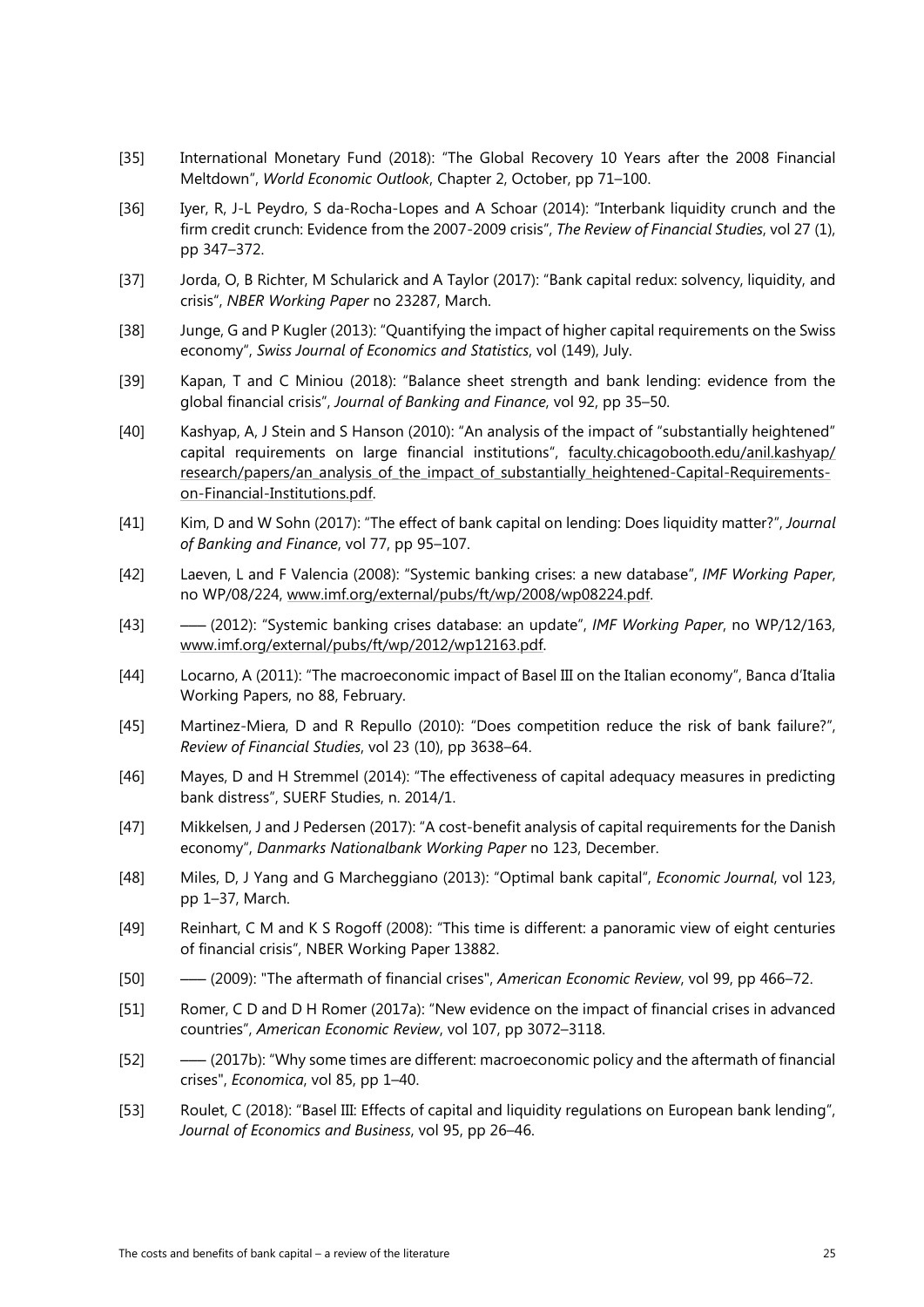- <span id="page-29-0"></span>[54] Santos, J A C and A Winton (2013): "Bank capital, borrower power, and loan rates", EFA 2009 Bergen Meetings Paper, AFA 2010 Atlanta Meetings Paper, February, [papers.ssrn.com/sol3/](https://papers.ssrn.com/sol3/papers.cfm?abstract_id=1343897) [papers.cfm?abstract\\_id=1343897.](https://papers.ssrn.com/sol3/papers.cfm?abstract_id=1343897)
- <span id="page-29-1"></span>[55] Slovik, P and B Cournede (2011): "Macroeconomic impact of Basel III", *OECD Economics Department Working Papers* no 884, February, [www.oecd.org/officialdocuments/](http://www.oecd.org/officialdocuments/publicdisplaydocumentpdf/?cote=%20ECO/WKP(2011)13&docLanguage=En) [publicdisplaydocumentpdf/?cote= ECO/WKP\(2011\)13&docLanguage=En.](http://www.oecd.org/officialdocuments/publicdisplaydocumentpdf/?cote=%20ECO/WKP(2011)13&docLanguage=En)
- <span id="page-29-2"></span>[56] Sutorova, B and P Teply (2013): "The impact of Basel III on lending rates of EU banks", *Czech Journal of Economics and Finance*, vol 63 (3), pp 226–243.
- [57] Sveriges Riksbank (2011): "Appropriate capital ratios in major Swedish banks", December, [archive.riksbank.se/Upload/Rapporter/2011/rap\\_appropriate\\_capital\\_ratio\\_in\\_major](http://archive.riksbank.se/Upload/Rapporter/2011/rap_appropriate_capital_ratio_in_major_swedish_banks_111206_eng.pdf) [\\_swedish\\_banks\\_111206\\_eng.pdf.](http://archive.riksbank.se/Upload/Rapporter/2011/rap_appropriate_capital_ratio_in_major_swedish_banks_111206_eng.pdf)
- [58] Varian, H R (1992): *Microeconomic analysis*, third edition.
- [59] Vickers, J (2016): "The systemic risk buffer for UK banks: a response to the Bank of England's consultation paper", *Journal of Financial Regulation*, pp 264–82.
- [60] Zigraiova, D and T Havranek (2016): "Bank competition and financial stability: much ado about nothing?", *Journal of Economic Surveys*, vol 30 (5), pp 944–81.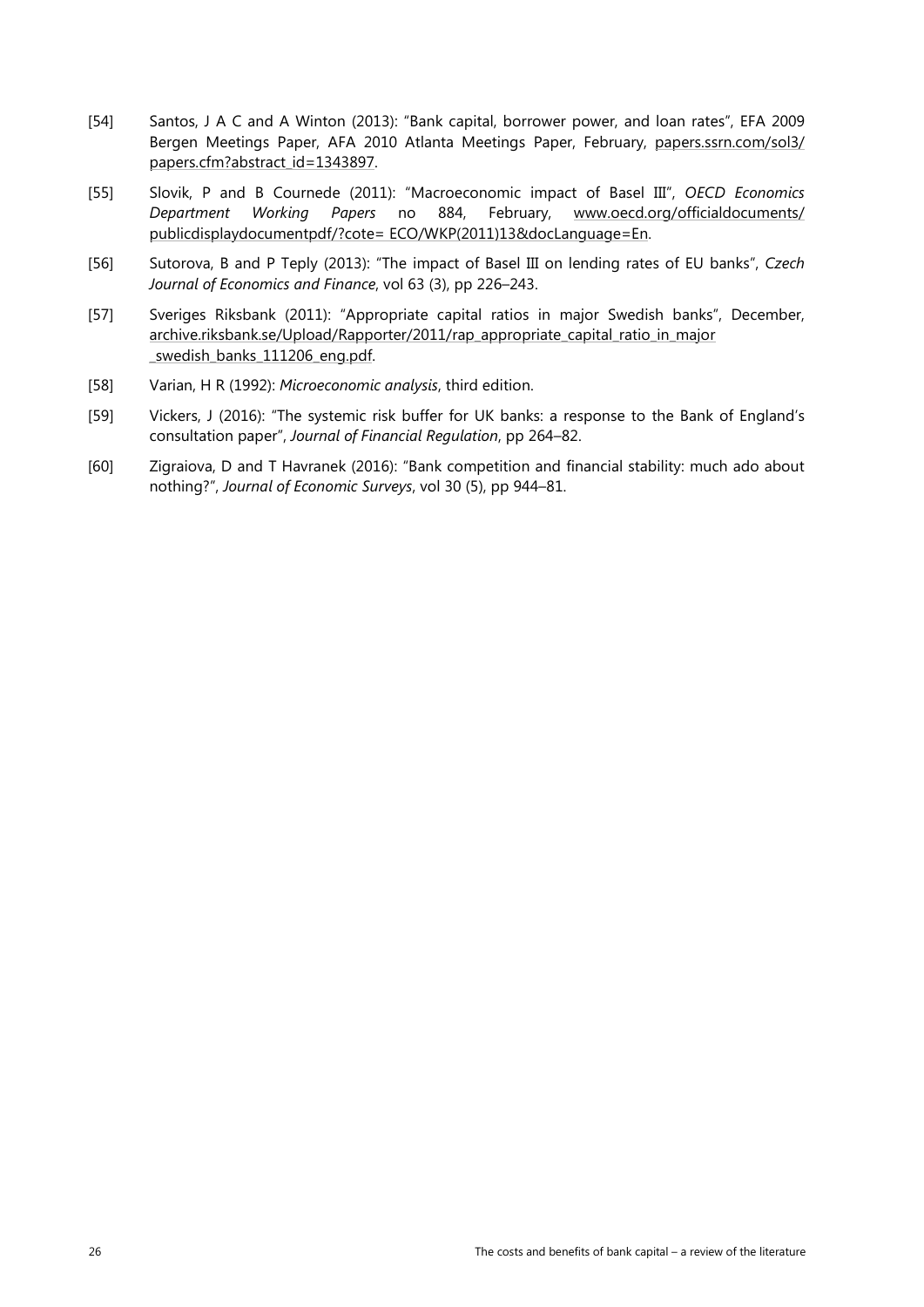# <span id="page-30-0"></span>Annex 1: Long-term economic impact assessment calibration

The main results of the LEI appear in Table 8, p 29, of BCBS (2010). The calibration used is the following:

- the probability of a crisis is 4.6% for a capital ratio of 7%, and declines at a diminishing rate to 0.3% for a capital ratio of 15%. Confer BCBS (2010, Table 4): the reduction in the crisis probability from increasing capital hence creates benefits;
- the reduction in output in crisis periods relative to normal times is set to three different levels, depending on different assumptions of how a crisis affects trend growth. For the cases of no permanent effects, moderate permanent effects and large permanent effects, the output loss is set to 19%, 63% and 158% of output in normal times ("normal output"), respectively;
- the opportunity cost of higher capital resources is estimated to be 0.09% of normal output;
- the benefit of reducing the amplitude of the business cycle was judged to be too uncertain to be included.

We note that the capital ratio definition applied in BCBS (2010) is tangible common equity (TCE) to risk-weighted assets, whereas some recent studies have focused at common equity Tier 1 (CET1) to riskweighted assets. In addition, the definition of risk-weighted assets has also changed since the LEI. Fender and Lewrick (2016) suggest using a conversion factor of 0.78, ie CET1/RWA = 0.78\*TCE/RWA, to transform the calibration used in the LEI to a CET1-basis.

In [Graph](#page-31-0) 10 we replicate the calculations from BCBS (2010) and present the net marginal benefit of higher capital ratios for the three different cost of crises (case  $1 =$  no permanent effects, case  $2 =$ moderate permanent effect, case 3 = large permanent).

The left-hand panel presents the results without liquidity requirements being met. The marginal cost is constant, while the marginal benefit declines with the diminishing effect of capital on the probability of crisis (also depicted in the same plot). The net marginal benefit is bigger when the associated cost of crisis is bigger, but for all cases the net marginal benefit remains positive up to a capital ratio of 10%. The cumulative net benefit – the sum of the net marginal benefits – is positive for all capital ratios considered.

The right-hand panel of [Graph](#page-31-0) 10 presents results that take into account that liquidity requirements are met. This affects the net marginal benefit calculations through the assumption that liquidity requirements lower the probability of crisis as well as the effect of higher capital on that probability.<sup>[34](#page-30-1)</sup> As a result, the net marginal benefit schedules are shifted down in the right-hand side panel, but the net marginal benefit remains positive for broadly the same range of capital ratios as in the lefthand side panel.

The implied *k\** estimates are found where the net marginal benefit turns negative. In the left hand-side panel – without liquidity requirements met – *k\** is between 10 and 15% TCE/RWA (Basel II), and in the right-hand side panel – with liquidity requirements met –  $k^*$  is between 9 and 15% TCE/RWA (Basel II).

<span id="page-30-1"></span><sup>34</sup> For the cumulative net benefit, BCBS (2010) includes additional elements for the case where liquidity requirements are met. First, it has a one-off impact on the probability of a crisis (for an unchanged capital ratio), lowering it from 4.6% to 3.4% for a capital ratio of 7%. Second, it has a one-off cost of 0.08% of output in normal times. Both these elements are counted as part of the net benefit in BCBS (2010, Table 8).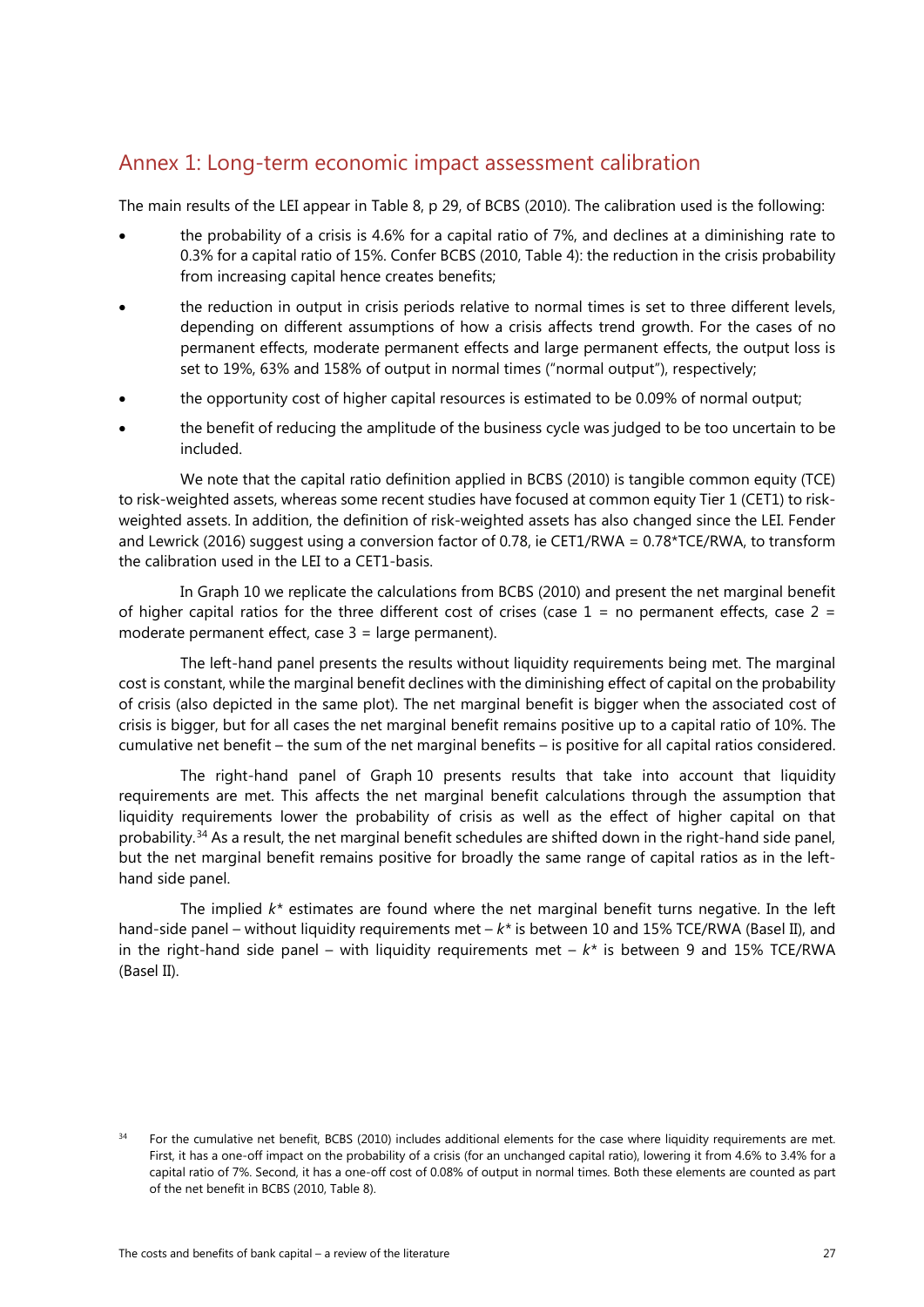## Net marginal benefits of higher capital ratios in BCBS (2010)

Per cent of output in normal times Graph 10

<span id="page-31-0"></span>